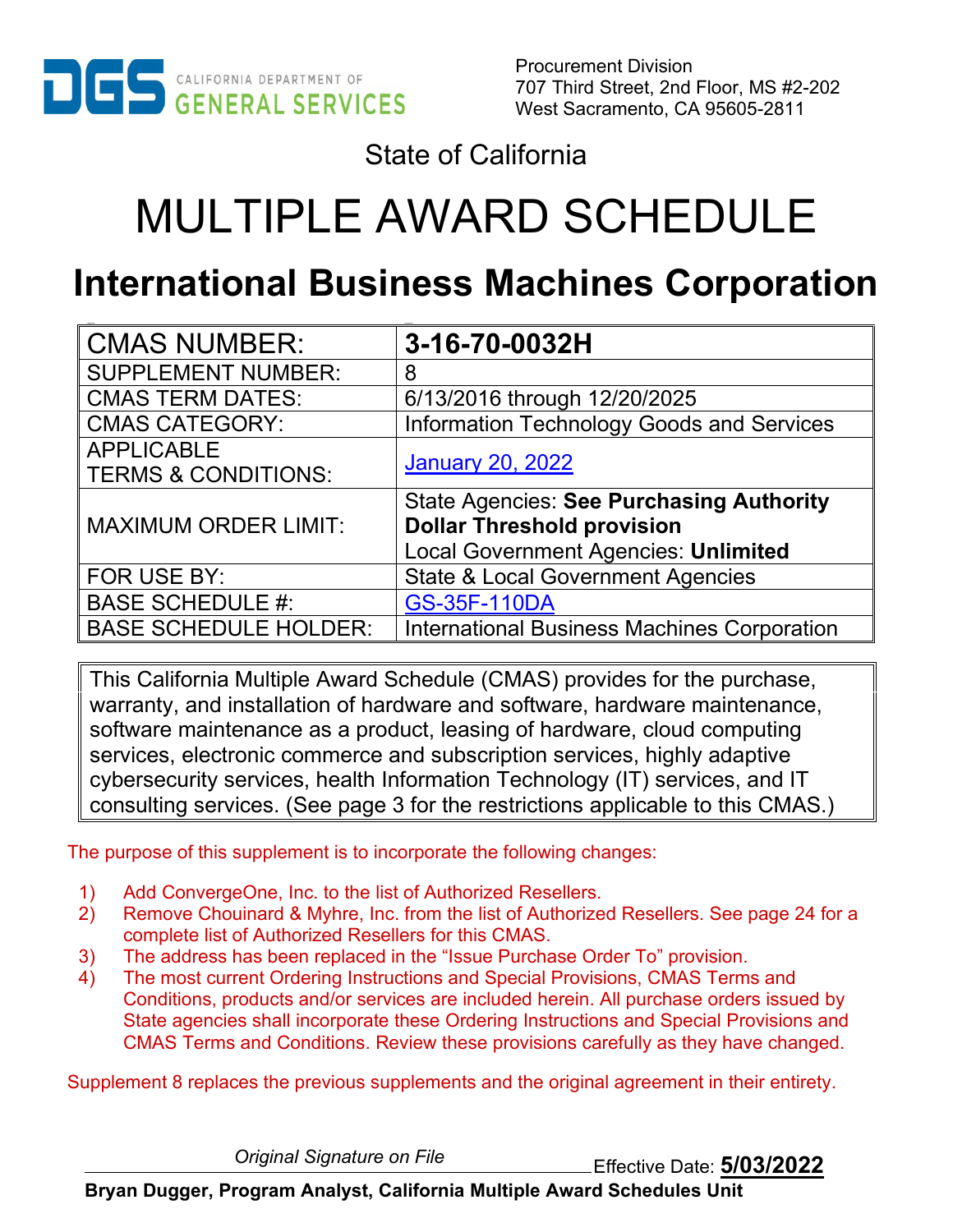NOTICE: Products and/or services on this CMAS may be available on a Mandatory Statewide Contracts. If this is the case, the use of this CMAS is restricted unless the State agency has an approved exemption as explained in the Statewide Contract User Instructions. Information regarding Statewide Contracts can be obtained at the: [Statewide Contract Index Listing](http://www.dgs.ca.gov/PD/About/Page-Content/PD-Branch-Intro-Accordion-List/Acquisitions/Statewide-Contracts) (www.dgs.ca.gov/PD/About/Page-Content/PD-Branch-Intro-Accordion-List/Acquisitions/Statewide-Contracts). This requirement is not applicable to local government agencies.

When implementing both IT consulting services and cloud computing solutions on the same purchase order, the IT consulting services provided are only to implement the cloud computing solutions covered.

Hardware installation and maintenance services provided under this CMAS are only available in support of the products covered by this CMAS.

Agency non-compliance with the requirements may result in the loss of delegated authority to use the CMAS program.

CMAS contractor non-compliance with the requirements may result in termination.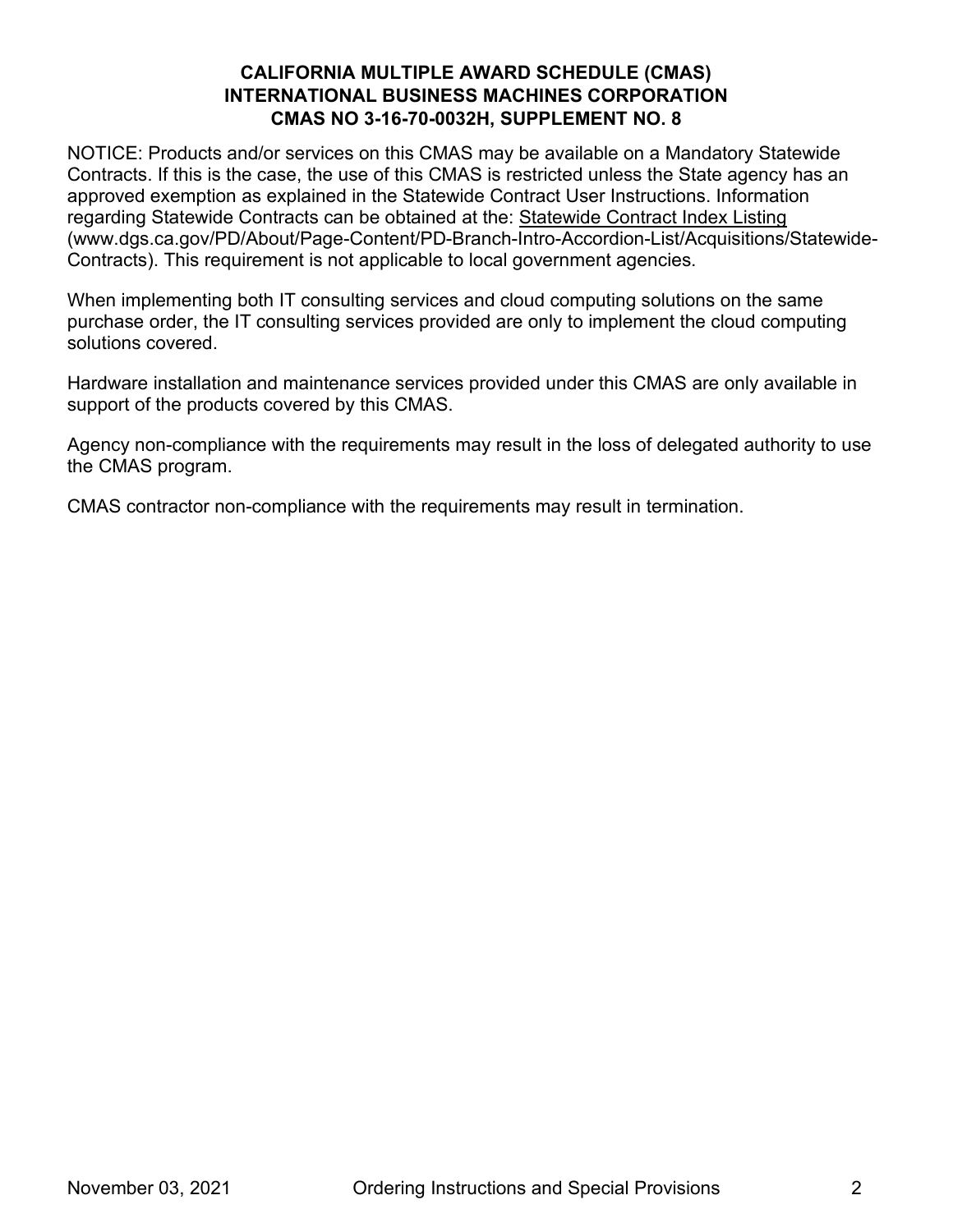# **CMAS PRODUCT & SERVICE CODES**

Product & Service Codes listed below are for marketing purposes only. Review the base schedule for the products and/or services available.

Brand-IBM Disk-Subsystem Hardware-Computer IT Consult-Strategic Planning IT Consult-System Analysis IT Consult-System Design IT Consult-System Implement IT Consult-System Security Mainframe-New Equipment Service-Equipment Maintenance Service-Equipment Repair **Software** 

# **AVAILABLE PRODUCTS AND/OR SERVICES**

All of the products in the base schedule are available within the scope of this CMAS.

The ordering agency must verify all products and/or services are currently available on the base General Services Administration (GSA) schedule. Access the [GSA eLibrary](http://www.gsaelibrary.gsa.gov/) at www.gsaelibrary.gsa.gov.

All of the job titles in the base schedule are available within the scope of this CMAS.

You may verify the following current information about the job titles available in the base schedule at the [General Services Administration \(GSA\) eLibrary](http://www.gsaelibrary.gsa.gov/) (www.gsaelibrary.gsa.gov):

- Description of the functional requirements
- Minimum education and experience requirements
- Maximum pricing allowed (lower pricing acceptable)

# **EXCLUDED PRODUCTS AND/OR SERVICES**

Hardware repair, homeland security presidential directive 12 product and service components, public works services with a requirement for State contractor licensing, and order-level materials are not available under this CMAS.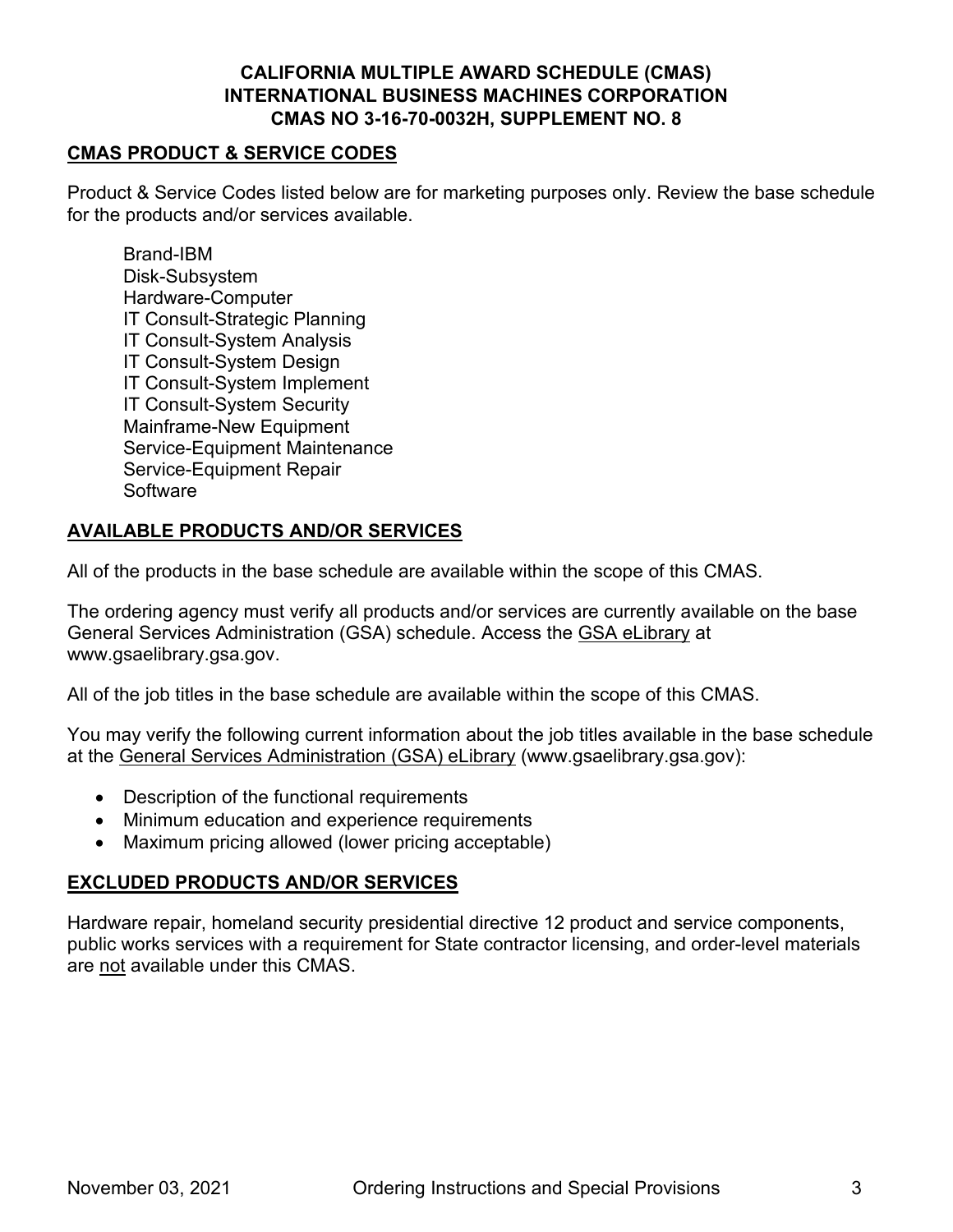#### **ISSUE PURCHASE ORDER TO**

**Orders may be placed with IBM Corporation or with an Authorized Reseller as indicated herein:** 

#### **Orders placed with IBM Corporation**

#### **SUBMIT ORDERS TO:**

IBM Corporation 6303 Barfield Road NE Sandy Springs, GA 30328 Attn: Eric Rice

E-mail: erice2@us.ibm.com

Agencies with questions regarding products and/or services may contact the CMAS contractor as follows:

Contact: Eric Rice Phone: (859) 221-7266 E-mail: erice2@us.ibm.com

#### **See page 24 for the list of authorized resellers.**

**Orders placed with a Reseller must be addressed as shown below and payment must be made to the Reseller identified on the invoice:**

#### **Orders placed with a Reseller**

#### **SUBMIT ORDERS TO:**

IBM Corporation c/o Reseller Reseller's Address

| Contact: |  |  |
|----------|--|--|
| Phone:   |  |  |
| E-mail:  |  |  |

**For invoicing purposes, each State Accounting office must have a copy of the reseller's Payee Data Record (Standard 204) in order to process payment of the invoice. Agencies should forward a copy of the Standard 204 to their accounting office. Without the Standard 204, payment may be unnecessarily delayed.**

# **RESELLERS ARE RESPONSIBLE FOR SENDING A COPY OF ALL PURCHASE ORDERS TO IBM CORPORATION FOR CMAS QUARTERLY REPORTING REQUIREMENTS.**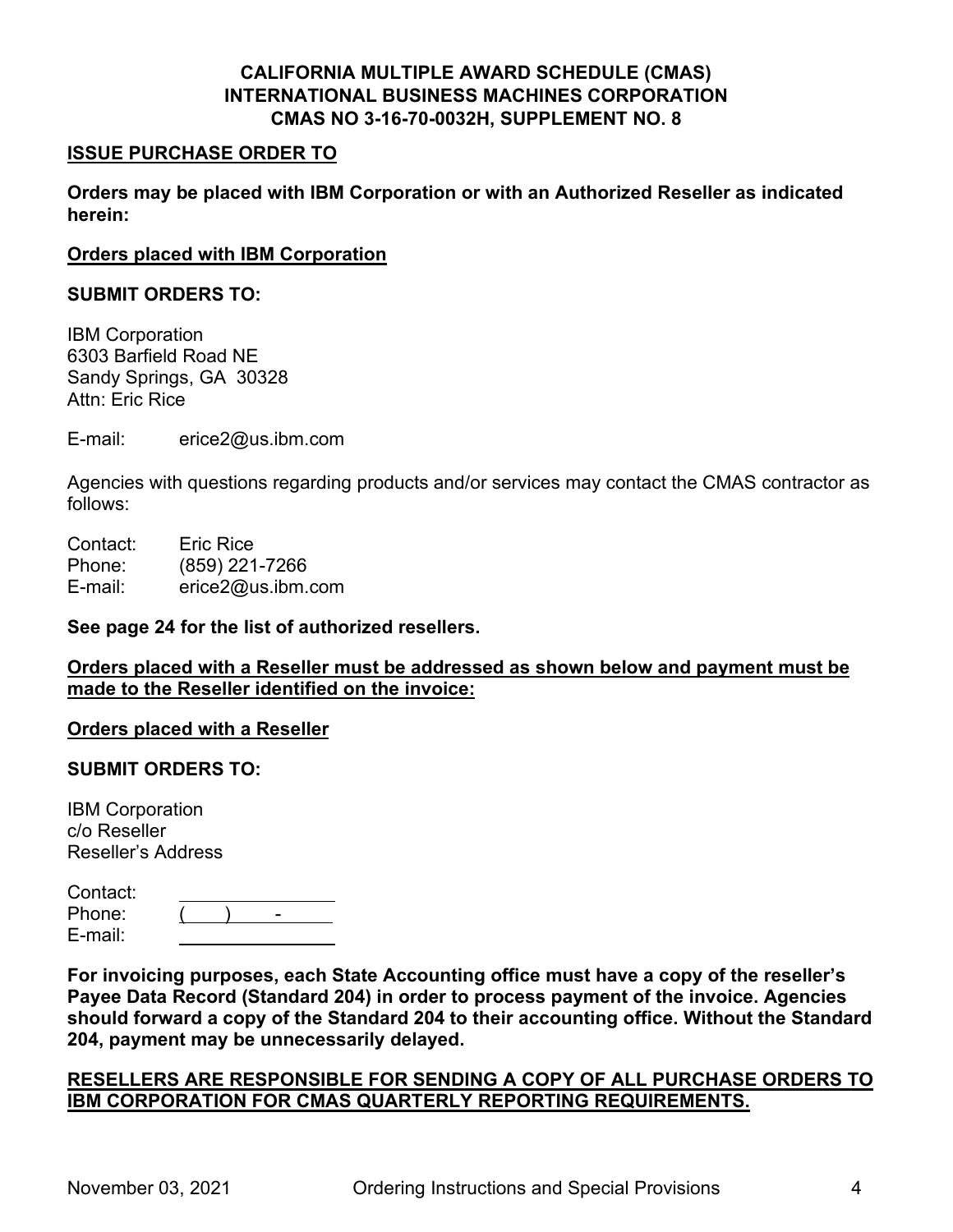# **TOP 500 DELINQUENT TAXPAYERS**

In accordance with Public Contract Code (PCC) 10295.4, and prior to placing an order for IT goods and/or services, **agencies must verify** with the Franchise Tax Board and the California Department of Tax and Fee Administration that this CMAS contractor's name does not appear on either list of the 500 largest tax delinquencies pursuant to Revenue and Taxation Code 7063 or 19195. **See next paragraph for information.**

The Franchise Tax Board's list of [Top 500 Delinquent Taxpayers](https://www.ftb.ca.gov/about-ftb/newsroom/top-500-past-due-balances/index.html) is available at www.ftb.ca.gov/about-ftb/newsroom/top-500-past-due-balances/index.html.

The California Department of Tax and Fee Administration's list of [Top 500 Sales &](http://www.cdtfa.ca.gov/taxes-and-fees/top500.htm) Use Tax [Delinquencies](http://www.cdtfa.ca.gov/taxes-and-fees/top500.htm) in California is available at www.cdtfa.ca.gov/taxes-and-fees/top500.htm.

# **CALIFORNIA SELLER'S PERMIT**

The CMAS contractor's California Seller's Permit Number is 098006714. Prior to placing an order with this company, agencies must verify that this permit is still valid at the [California Department of](http://cdtfa.ca.gov/)  [Tax and Fee Administration](http://cdtfa.ca.gov/) website (cdtfa.ca.gov).

When issuing an order to an authorized reseller listed on a CMAS, it is the agency's responsibility to ensure that the reseller holds a valid California Seller's Permit.

# **MINIMUM ORDER LIMITATION**

There is no minimum dollar value limitation on orders placed under this CMAS.

# **CMAS PRICES**

The maximum prices allowed for the products and/or services available are those set forth in the base schedule.

The ordering agency is encouraged to seek prices lower than those in the base schedule. When responding to an agency's Request for Offer (RFO), the CMAS contractor can offer lower prices to be competitive.

# **ACQUISITION OF IAAS AND/OR PAAS**

If using this CMAS for the purpose of acquiring Infrastructure as a Service (IaaS) and/or Platform as a Service (PaaS), State agencies must first obtain approval to use this CMAS from the California Department of Technology (CDT) in accordance with [TL 17-06](https://cdt.ca.gov/wp-content/uploads/2017/08/TL-17-06.pdf) (www.cdt.ca.gov/wpcontent/uploads/2017/08/TL-17-06.pdf). State agencies must document CDT's approval and maintain in the procurement file. Contact CDT for all questions related to the acquisition of IaaS and PaaS and TL 17-06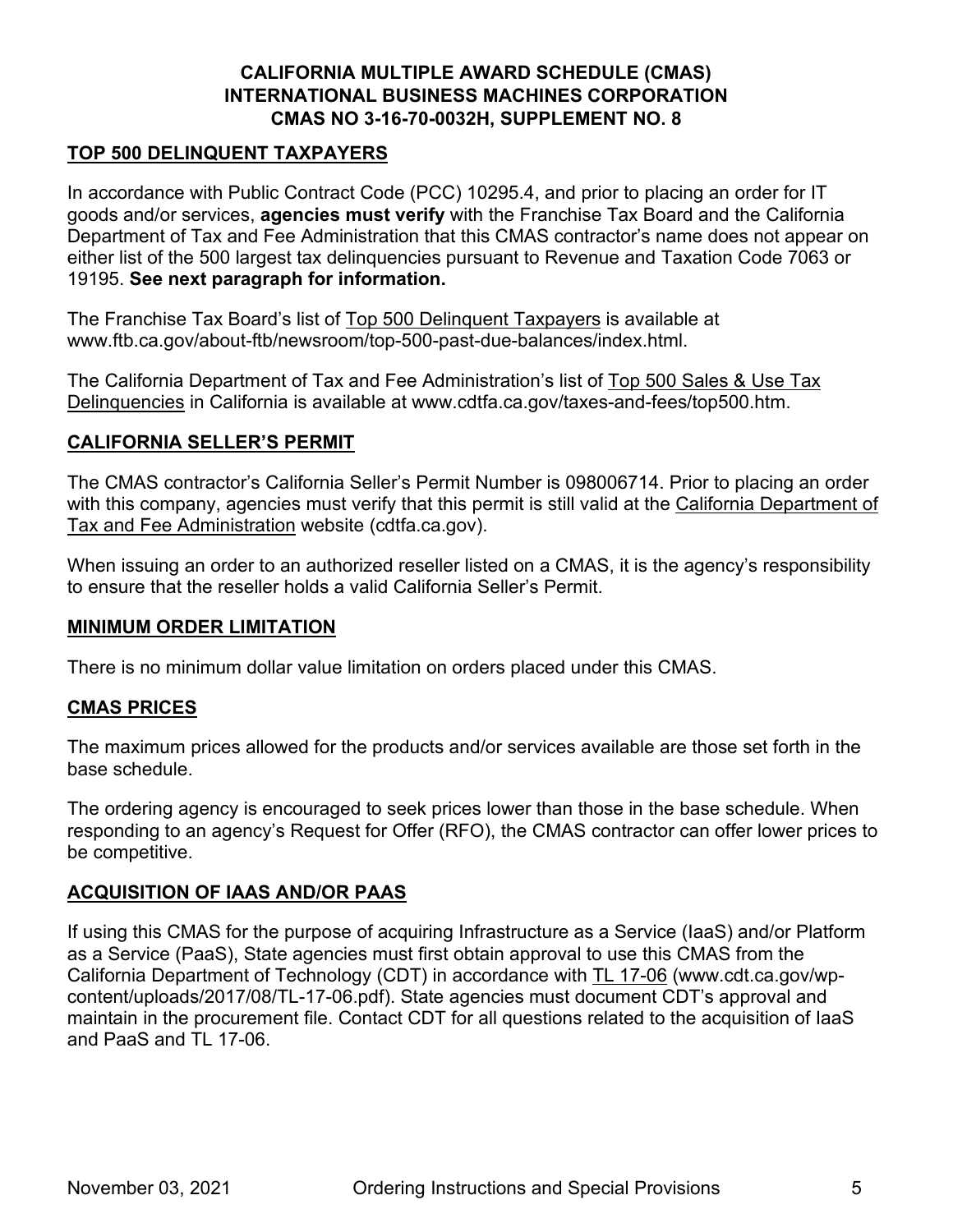# **CALIFORNIA CIVIL RIGHTS LAW CERTIFICATION**

Pursuant to PCC 2010, effective January 1, 2017, applicants must certify their compliance with the California Civil Rights laws and Employer Discriminatory Policies (Civil Code 51, GC 12960). It is the agency's responsibility to verify that the contractor has a California Civil Rights Law Certification on file.

When issuing an order to an authorized reseller listed on a CMAS, it is the agency's responsibility to ensure that the reseller provides a California Civil Rights Law Certification.

# **WARRANTY**

For warranties, see the base schedule, the CMAS Terms and Conditions, General Provisions, and CMAS Warranty.

CMAS contractor personnel shall have the experience, education, and expertise as defined in the base schedule.

# **DELIVERY**

As negotiated between agency and CMAS contractor and included in the purchase order.

#### **SHIPPING INSTRUCTIONS**

F.O.B. (Free On Board) Destination. Seller pays the freight charges.

# **PURCHASING AUTHORITY DOLLAR THRESHOLD**

Order limits for the purchase of goods and/or services is determined by the individual agency purchasing authority threshold.

No CMAS order may be executed by a State agency that exceeds that agency's purchasing authority threshold. State agencies with approved purchasing authority, along with their dollar thresholds can be obtained at the [List of State Departments with Approved Purchasing Authority](https://www.dgs.ca.gov/PD/Resources/Page-Content/Procurement-Division-Resources-List-Folder/List-of-State-Departments-with-Approved-Purchasing-Authority) website (www.dgs.ca.gov/PD/Resources/Page-Content/Procurement-Division-Resources-List-Folder/List-of-State-Departments-with-Approved-Purchasing-Authority).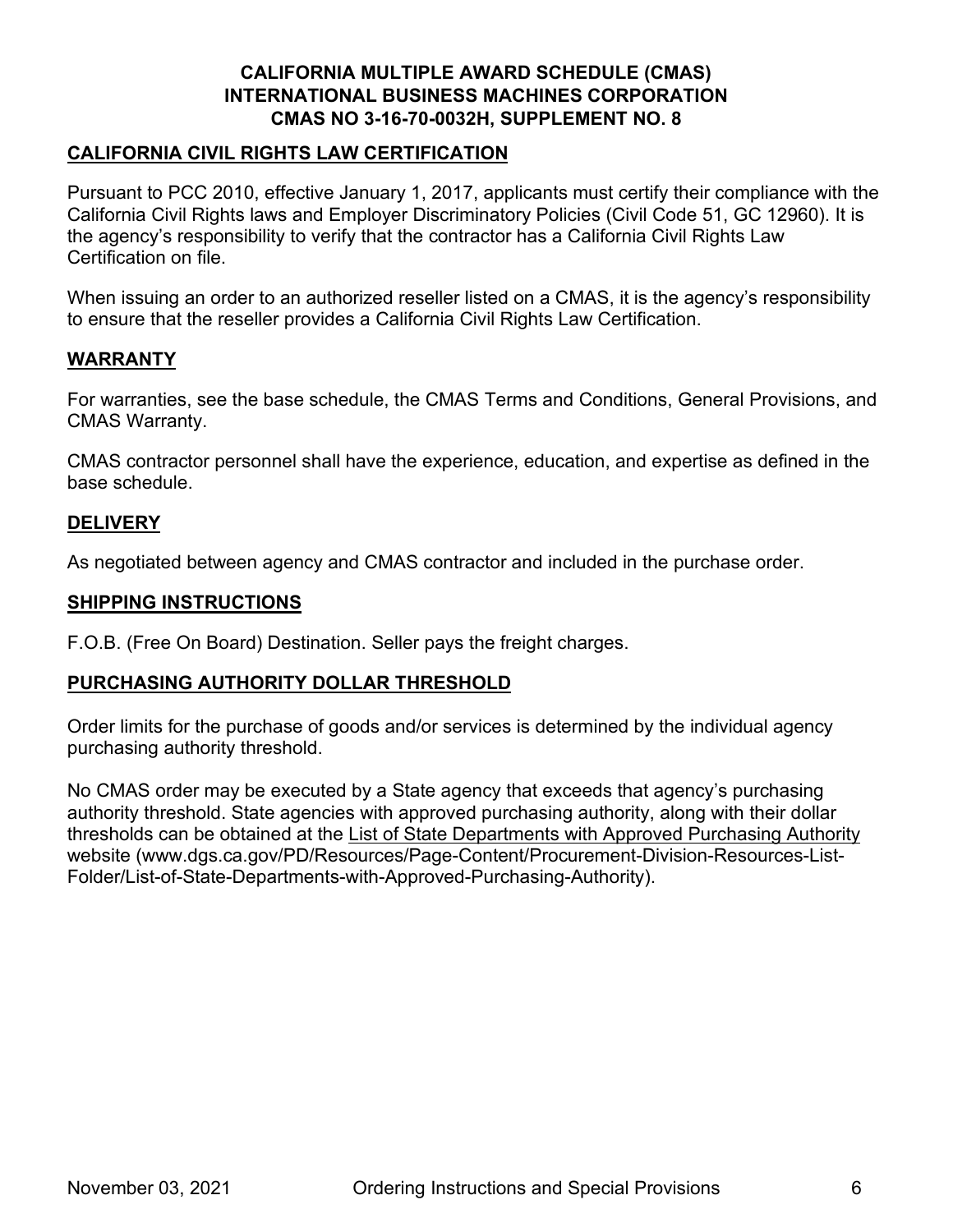# **HOW TO USE CMAS**

Agencies must adhere to the detailed requirements in the State Contracting Manual (SCM) when using CMAS. The requirements for the following bullets are in SCM, Volume 2, Chapter 6 (for non-IT), SCM, Volume 3, Chapter 6 (for IT), and SCM, Volume FISCal, Chapter 5 (FISCal):

- Develop an RFO, which includes a Scope of Work (SOW) and Bidder Declaration form. For information on the Bidder Declaration requirements, see SCM, Volume 2, Chapter 3, 3.5.7 and Volume 3, Chapter 3, 3.4.7.
- [Search for potential CMAS contractors](https://www.dgs.ca.gov/PD/About/Page-Content/PD-Branch-Intro-Accordion-List/Acquisitions/California-Multiple-Award-Schedules) on the CMAS website (www.dgs.ca.gov/PD/About/Page-Content/PD-Branch-Intro-Accordion-List/Acquisitions/California-Multiple-Award-Schedules) and select "Find a CMAS Contractor."
- Request offers from a minimum of 3 CMAS contractors including one small business (SB) and/or Disabled Veteran Business Enterprise (DVBE), if available, who are authorized to sell the products and/or services needed.
- If requesting offers from a certified DVBE, include the Disabled Veteran Business Enterprise Declarations form (Standard 843) in the RFO. This declaration must be completed and returned by the DVBE prime contractor and/or any DVBE subcontractors. (See SCM Volumes 2, 3, and FISCal, Chapter 3).
- This is not a bid transaction, so the small business preference, DVBE incentives, protest language, intent to award, evaluation criteria, advertising, etc., are not applicable.
- If less than 3 offers are received, State agencies must document their file with the reasons why the other suppliers did not respond with an offer.
- Assess the offers received using best value methodology, with cost as one of the criteria.
- Issue a Purchase Order to the selected CMAS contractor.
- For CMAS transactions under \$10,000, only one offer is required if the State agency can establish and document that the price is fair and reasonable. The fair and reasonable method can only be used for non-customizable purchases.

# **SPLITTING ORDERS**

Splitting orders to avoid any monetary limitations is prohibited.

Do not circumvent normal procurement methods by splitting purchases into a series of delegated purchase orders, per PCC 10329.

Splitting a project into small projects to avoid either fiscal or procedural controls is prohibited, per State Administrative Manual (SAM) 4819.34.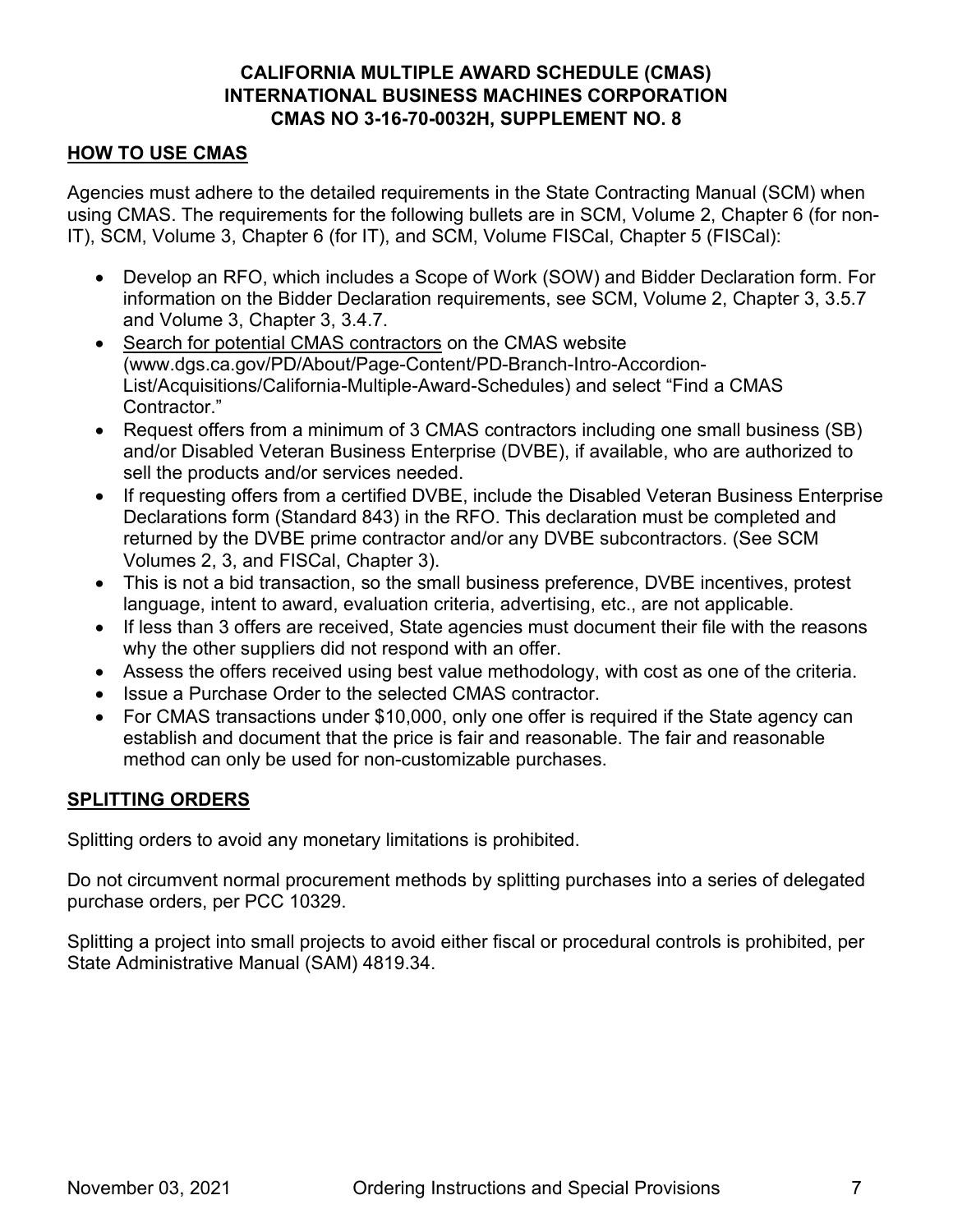#### **ORDERING PROCEDURES**

#### **1. Purchase Orders**

All Ordering Agency purchase order documents executed under this CMAS must contain the applicable CMAS number as show on page 1.

a. State Departments:

Standard 65 Purchase Documents – State departments not transacting in FISCal must use the Purchasing Authority Purchase Order (Standard 65) for purchase execution. An electronic version of the [Standard 65](https://www.dgsapps.dgs.ca.gov/osp/StatewideFormsWeb/Forms.aspx) is available at the Department of General Services (DGS), Procurement Division (PD) website

(www.dgsapps.dgs.ca.gov/osp/StatewideFormsWeb/Forms.aspx), select Standard (STD) Forms.

FISCAL Purchase Documents – State departments transacting in FISCal will follow the FISCal procurement and contracting procedures.

b. Local Government Agencies:

Local government agencies may use their own purchase order document for purchase execution.

The agency is required to complete and distribute the purchase order. For services, the agency shall modify the information contained on the order to include the service period (start and end date), and the monthly cost (or other intermittent cost), and any other information pertinent to the services. The cost for each line item must be included in the order, not just system totals.

The contractor must immediately reject purchase orders that are not accurate. Discrepancies are to be negotiated and incorporated into the purchase order prior to product delivery and service implementation.

# **2. Service and Delivery after CMAS Expiration**

The purchase order must be issued before the CMAS expires. However, delivery of the products or completion of the services may be after the CMAS expires (unless otherwise specifically stated in the purchase order). Amending the purchase order to add quantity, time, or money is not possible if the CMAS expired.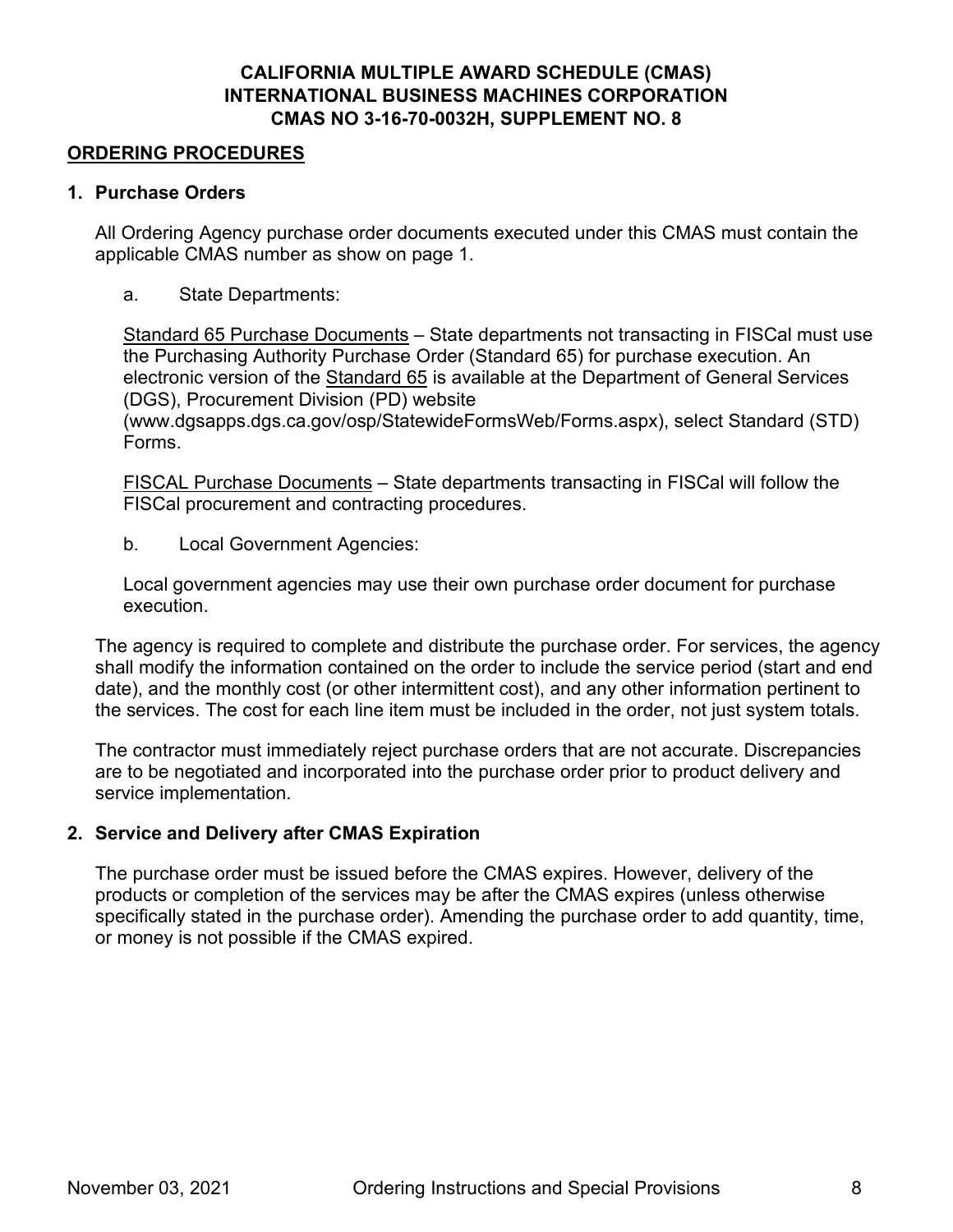# **3. Multiple CMAS Agreements on a Single Purchase Order**

Agencies wishing to include multiple CMAS agreements on a single FISCal purchase order must adhere to the following guidelines:

- All CMAS must be for the same CMAS contractor.
- The purchase order must go to one contractor location.
- Enter the word "CMAS" in the space reserved for the Leveraged Procurement Agreement (LPA) number. The word "CMAS" signifies that the purchase order contains items from multiple CMAS agreements. The purchasing agency may only use one bill code.
- For each individual CMAS, the agency must identify and group together the CMAS number with the line items and subtotal per CMAS number (do not include tax in the subtotal), and sequentially identify each individual CMAS as Sub #1, Sub #2, Sub #3, etc. This facilitates accurate billing of administrative fees by the Procurement Division.
- The total of all items on the purchase order must not exceed the purchase order limit identified in the CMAS.
- Do not combine items from IT and non-IT CMAS agreements. An Information Technology CMAS begins with the number "3" and a non-IT CMAS begins with the number "4." The purchase order limits are different for these CMAS agreements.

# **4. Amendments to State Agency's Purchase Orders**

Agency purchase orders cannot be amended if the CMAS has expired.

SCM, Volumes 2 & 3, Chapter 6, 6.A5.0 and SCM, Volume FISCal, Chapter 5, 5.A4.0 provides the following direction regarding amendments to all types of LPA purchase orders:

Original orders, which include options for changes (e.g., quantity or time), that were evaluated and considered in the selection for award during the RFO process, may be amended consistent with the terms of the original order, provided that the original order allowed for amendments. If the original order did not evaluate options, then amendments are not allowed unless an NCB is approved for those amendments.

Amendments unique to non-IT services are covered in SCM, Volume 2, Chapter 6, 6.B2.9 and SCM, Volume FISCal, Chapter 5, 5.A4.1 as follows:

If the original contract permitted amendments, but did not specify the changes (e.g., quantity or time), it may be amended, per Public Contract Code (PCC) § 10335 (d)(1). Only a contract may be amended once under this exemption. The time shall not exceed one year, or add not more than 30% of the original order value and may not exceed \$250,000. If the original contract did not have language permitting amendments, the NCB process must be followed.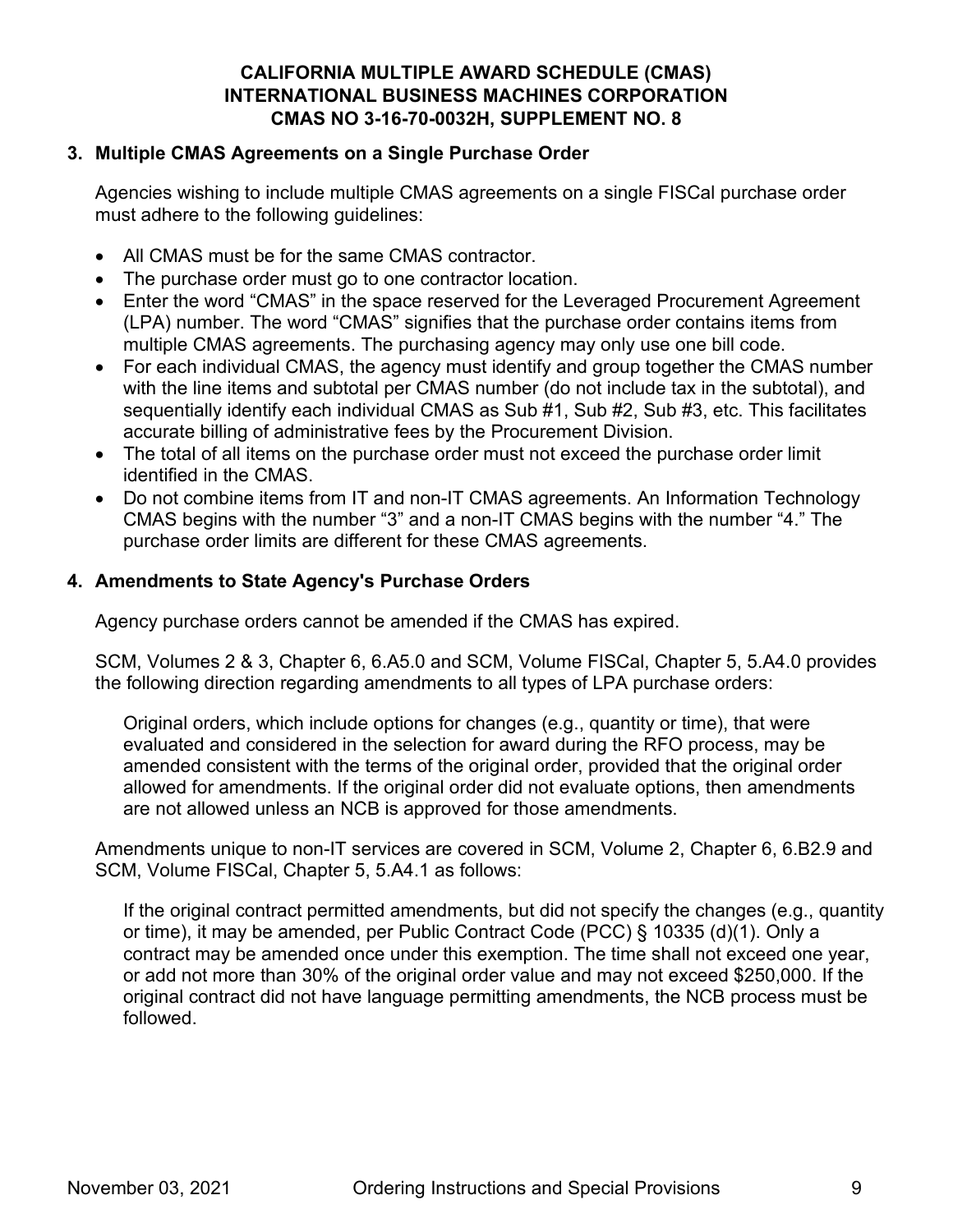# **CMAS CONTRACTOR OWNERSHIP INFORMATION**

The CMAS contractor is a large business enterprise.

# **SMALL BUSINESS MUST BE CONSIDERED**

Prior to placing orders under the CMAS program, State agencies shall whenever practicable first consider offers from small businesses that have established CMAS (GC 14846(b)). NOTE: DGS auditors will request substantiation of compliance with this requirement when agency files are reviewed.

[CMAS Small Business and Disabled Veteran Partners lists](https://www.dgs.ca.gov/PD/About/Page-Content/PD-Branch-Intro-Accordion-List/Acquisitions/California-Multiple-Award-Schedules) (www.dgs.ca.gov/PD/About/Page-Content/PD-Branch-Intro-Accordion-List/Acquisitions/California-Multiple-Award-Schedules) can be found on the CMAS website by selecting "Find a CMAS Contractor".

In response to our commitment to increase participation by small businesses, the Department of General Services waives the administrative fee (a fee charged to customer agencies to support the CMAS program) for orders to California certified small business enterprises.

# **SMALL BUSINESS/DVBE - TRACKING**

State agencies are able to claim subcontracting dollars towards their SB or DVBE goals whenever the CMAS contractor subcontracts a commercially useful function to a certified SB or DVBE. The CMAS contractor will provide the ordering agency with the name of the SB or DVBE used and the dollar amount the ordering agency can apply towards its SB or DVBE goal.

# **SMALL BUSINESS/DVBE - SUBCONTRACTING**

- 1. The amount an ordering agency can claim towards achieving its SB or DVBE goals is the dollar amount of the subcontract award made by the CMAS contractor to each SB or DVBE.
- 2. The CMAS contractor will provide an ordering agency with the following information at the time the order is quoted:
	- a. The CMAS contractor will state that, as the prime contractor, it shall be responsible for the overall execution of the fulfillment of the order.
	- b. The CMAS contractor will indicate to the ordering agency how the order meets the SB or DVBE goal, as follows:
		- i. List the name of each company that is certified by the Office of Small Business and DVBE Services that it intends to subcontract a commercially useful function to; and
		- ii. Include the SB or DVBE certification number of each company listed, and attach a copy of each certification; and
		- iii. Indicate the dollar amount of each subcontract with a SB or DVBE that may be claimed by the ordering agency towards the SB or DVBE goal; and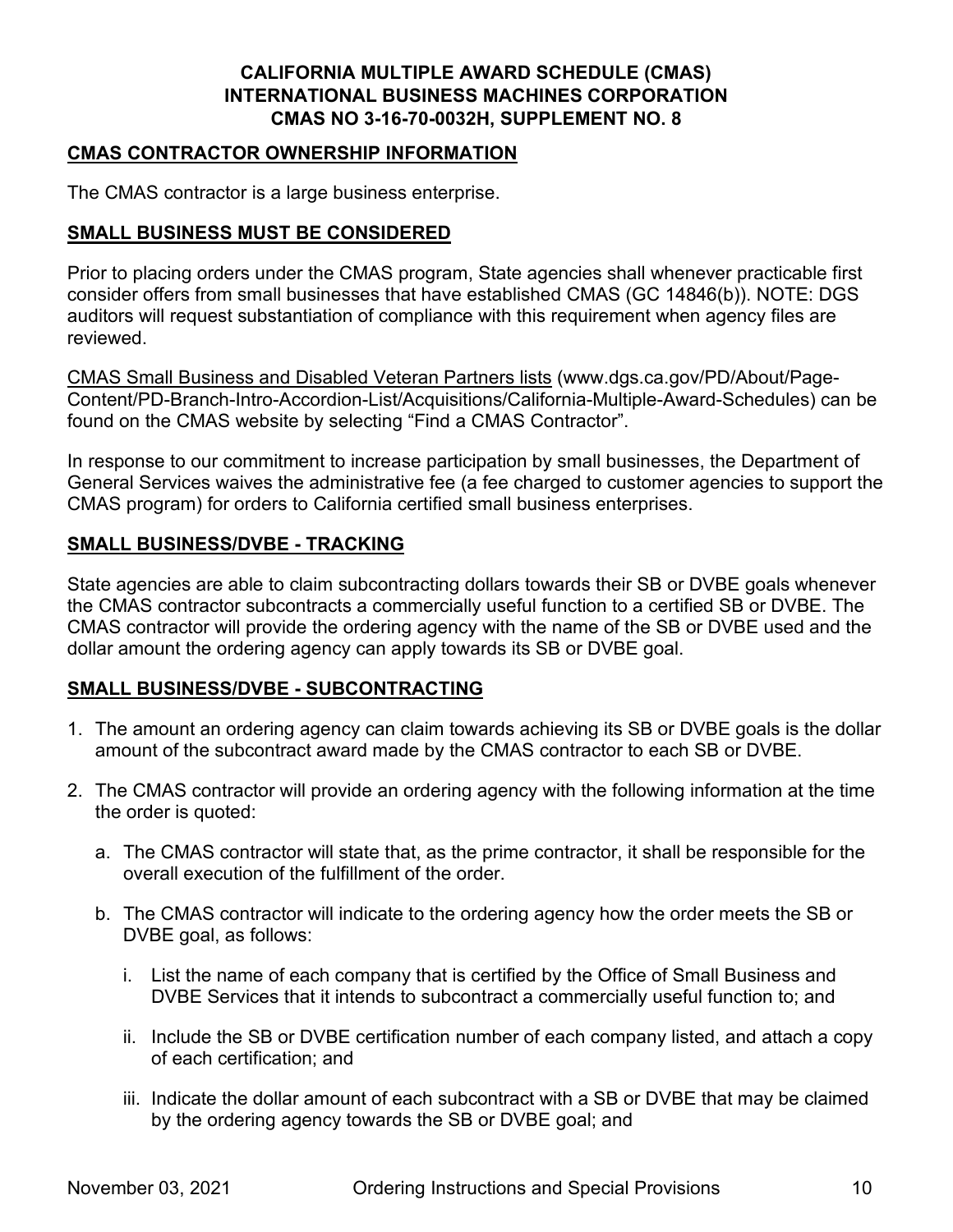- iv. Indicate what commercially useful function the SB or DVBE subcontractor will be providing towards fulfillment of the order.
- 3. The ordering agency's purchase order must be addressed to the prime contractor, and the purchase order must reference the information provided by the prime contractor as outlined above.

# **WITHHOLD LANGUAGE (SB588)**

# **Option 1 – Withhold Language**

Upon delivery or completion of ordered goods or services for which the Contractor committed to DVBE subcontractor participation, state departments must require the Contractor to certify all the following:

- 1. The amount and percentage of work the Contractor committed to provide to one or more DVBEs under the requirements of the contract and the amount each DVBE received from the Contractor.
- 2. That all payments under the contract have been made to the DVBE. Upon request, the Contractor must provide proof of payment for the work.

In accordance with the Military and Veterans Code 999.7, state departments shall withhold \$10,000 from the final payment, or the full final payment if less than \$10,000, if the Contractor fails to meet the certification requirements identified above. State departments shall notify the Contractor of their failure to meet the certification requirements and give the Contractor an opportunity to comply with the certification requirements. If after 30 calendar days from the date of notice, the Contractor refuses to comply with the certification requirements, the state department shall permanently deduct \$10,000 from the final payment, or the full payment if less than \$10,000.

# **Option 2 – No Withhold Language**

During the contract term and upon completion of the contract for which a DVBE subcontractor commitment was made, DGS-PD will require the Contractor to certify all participation commitments and payments under the contract have been made to the DVBE. Upon request by DGS-PD, the Contractor shall provide proof of payment for the work.

# **PRODUCT SUBSTITUTIONS**

Substitution of Deliverables may not be tendered without advance written consent of the Buyer. The Contractor must offer an equivalent or newer model of the product from the same manufacturer at the same or lower price. Contractor cannot use any specification in lieu of those contained in the Contract without written consent from the Buyer.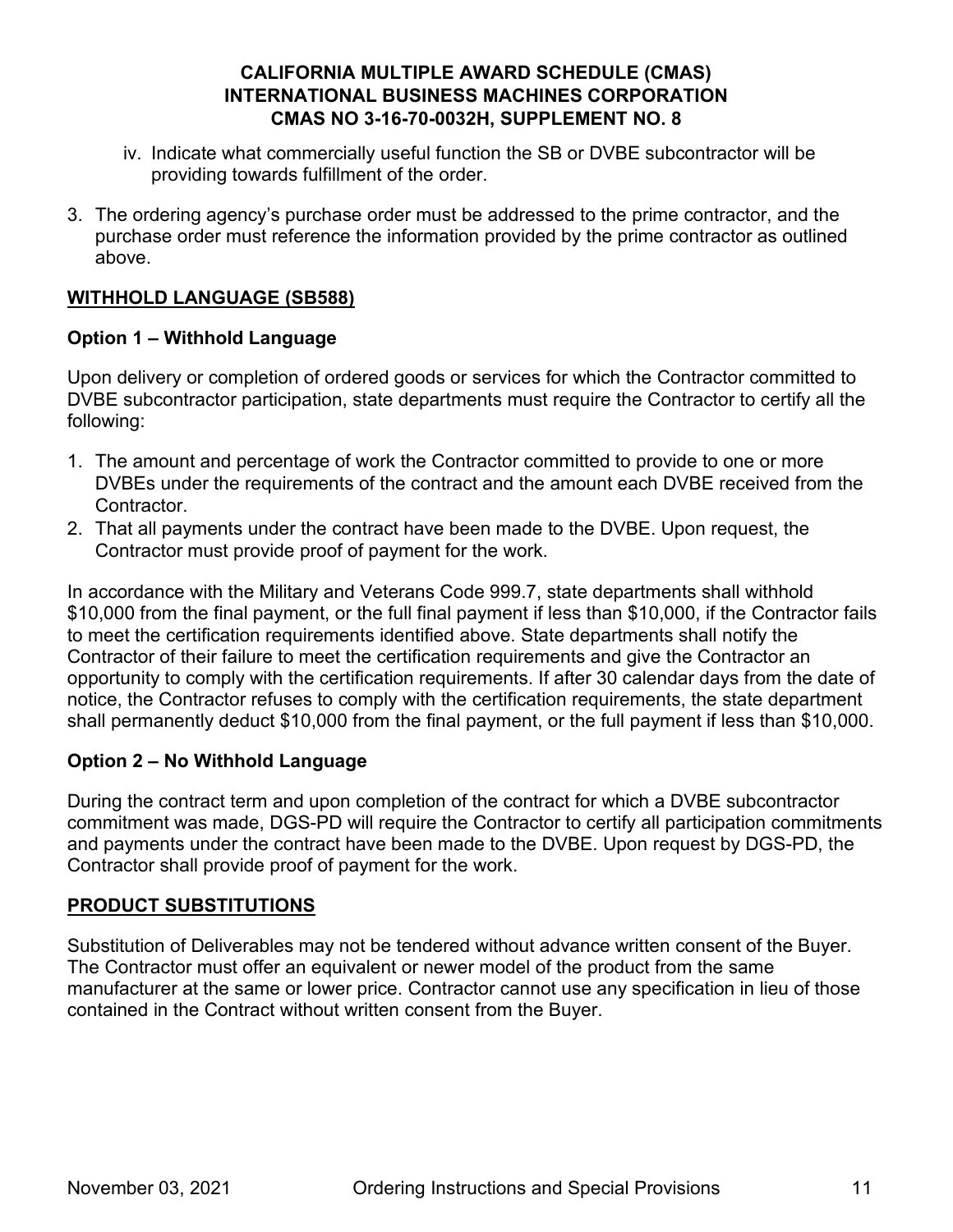# **NEW EQUIPMENT REQUIRED**

The State will procure new equipment. All equipment must be new (or warranted as newly manufactured) and the latest model in current production. Used, shopworn, demonstrator, prototype, or discontinued models are not acceptable.

Where Federal Energy Management Program (FEMP) standards are available, all State agencies shall purchase only those products that meet the recommended standards. All products displaying the Energy Star label meet the FEMP standards.

# **SPECIAL MANUFACTURED GOODS**

Any CMAS for goods to be manufactured by the CMAS contractor specifically for the State and not suitable for sale to others may require progress payments.

# **TRADE-IN EQUIPMENT**

Trade-ins at open market price may be considered. The product description and trade-in allowance must be identified on the purchase order.

Agencies are required to adhere to SAM 3520 through 3520.6, Disposal of Personal Property and Surplus Personal Property, as applicable, when trade-ins are considered. A Property Survey Report, Standard 152, must be submitted for approval prior to disposition of any State-owned personal property, including general office furniture regardless of the acquisition value, or if the property was recorded or capitalized for accounting purposes.

# **STATE AGENCY BUY RECYCLED CAMPAIGN**

State ordering agencies are required to report purchases made within the eleven product categories in the California Department of Resources Recycling and Recovery's State Agency Buy Recycled Campaign per PCC 12200 through 12217.

Contractor will be required to complete and return a [Recycled-Content Certification form](https://www.calrecycle.ca.gov/contracts/forms) (www.calrecycle.ca.gov/contracts/forms) upon request by the state ordering agency.

# **ELECTRONIC WASTE RECYCLING**

State agencies are required to recycle state owned surplus electronic equipment that has no useful life remaining (E-Waste) to the maximum extent possible. State agencies shall dispose of E-Waste using the services of the California Prison Industry Authority (CALPIA), unless the agency meets the pickup quantity and location exemption criteria detailed in SAM 3520.10. Electronic equipment that is usable and still retains value is not considered E-Waste and must be reutilized through DGS, Office of Fleet and Asset Management (OFAM) Surplus Personal Property Warehouse.

State agencies shall determine which equipment meets the definition of E-Waste or reusable Electronic Equipment, per the definitions provided in the SAM Management Memo (MM) 17-06. OFAM will validate that equipment meets the appropriate definition when reviewing the submitted Property Survey Report (Standard 152).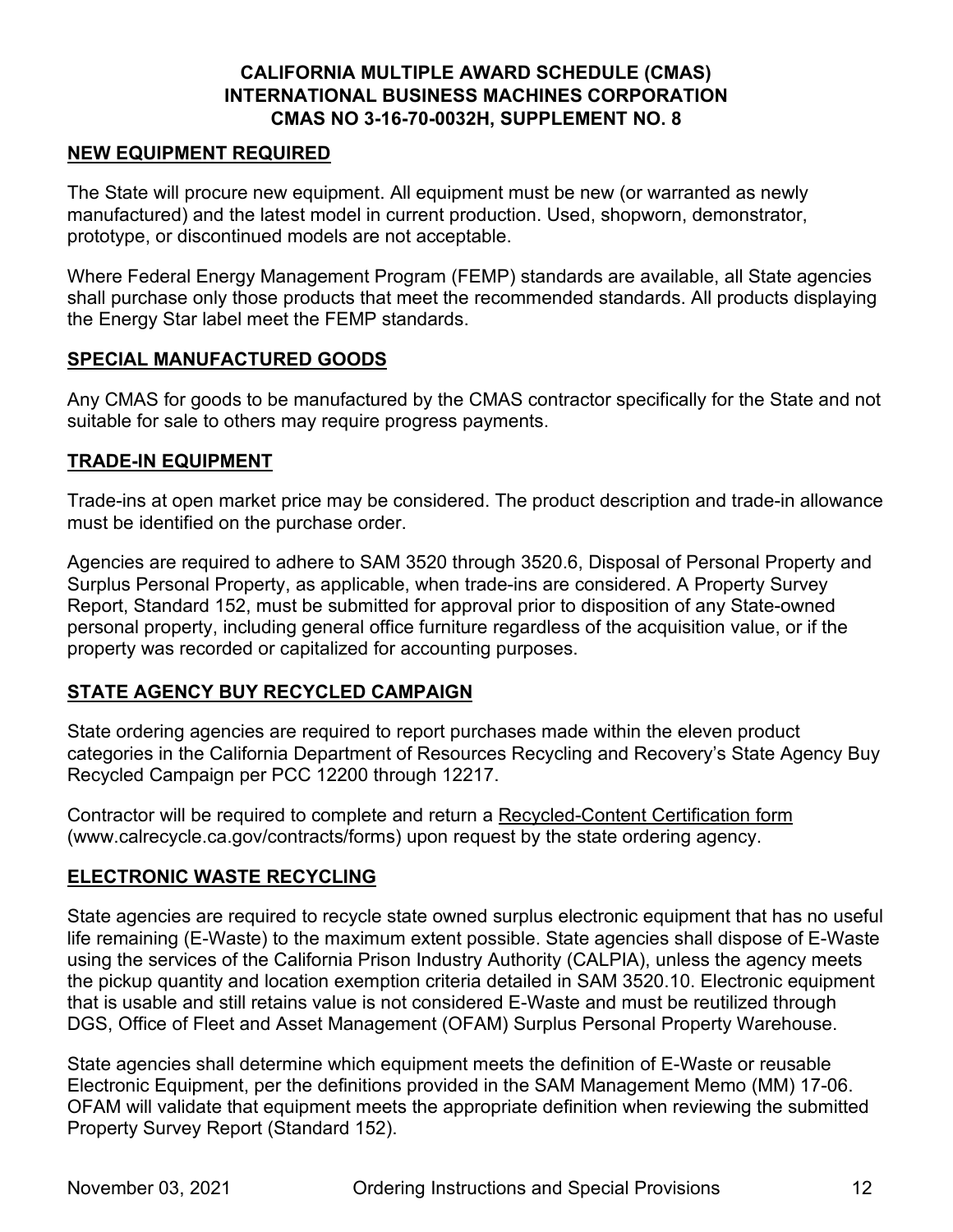The electronic waste recycling fee must be shown as a line item on the agency purchase order before the CMAS contractor can include it on their invoice.

See SAM 3520.10 for more information on this policy.

Information for submitting a Standard 152 can be found on the [DGS OFAM surplus property](https://www.dgs.ca.gov/RESD/Resources/Page-Content/Real-Estate-Services-Division-Resources-List-Folder/DGS-Surplus-Property-Homepage) website (www.dgs.ca.gov/RESD/Resources/Page-Content/Real-Estate-Services-Division-Resources-List-Folder/DGS-Surplus-Property-Homepage).

Information on the [E-Waste - CALPIA Store and the E-Waste Exemption Request Form EWR-](https://catalog.calpia.ca.gov/services/e-waste/#/)[F400](https://catalog.calpia.ca.gov/services/e-waste/#/) can be found at catalog.calpia.ca.gov/services/e-waste/#/.

# **PRODUCT INSTALLATION**

The CMAS contractor is fully responsible for all installation services performed under the CMAS. Product installations must be performed by manufacturer authorized personnel and meet manufacturer documented specifications.

The prime contractor, as well as any subcontractors, must hold any certifications and/or licenses required for the project.

# **INTEGRATED SERVICES**

Agencies are prohibited from using CMAS for large-scale information technology system integration projects except when specifically approved by the California Department of Technology.

# **CONSULTING OR PERSONAL SERVICES**

To ensure sufficient expertise for all consulting or personal services, prior to issuing an order, the agency is required to review the resumes of all personnel the CMAS contractor intends to use to fulfill the order. Each agency is responsible for verifying that contractor personnel meet any education or experience requirements listed in the base schedule.

Each order should contain, as a minimum, a description of the task, a statement of the contractor's responsibilities, completion criteria, a list of deliverable items (if any), the estimated start date, the scheduled completion date, and a fixed cost for each task.

The aggregate of the fixed costs for all tasks constitutes the fixed price ceiling for all tasks described.

# **1. Progress Payments**

For an IT service CMAS, see the CMAS IT Terms and Conditions, Provision #75, CMAS Progress Payments & Risk Assessment.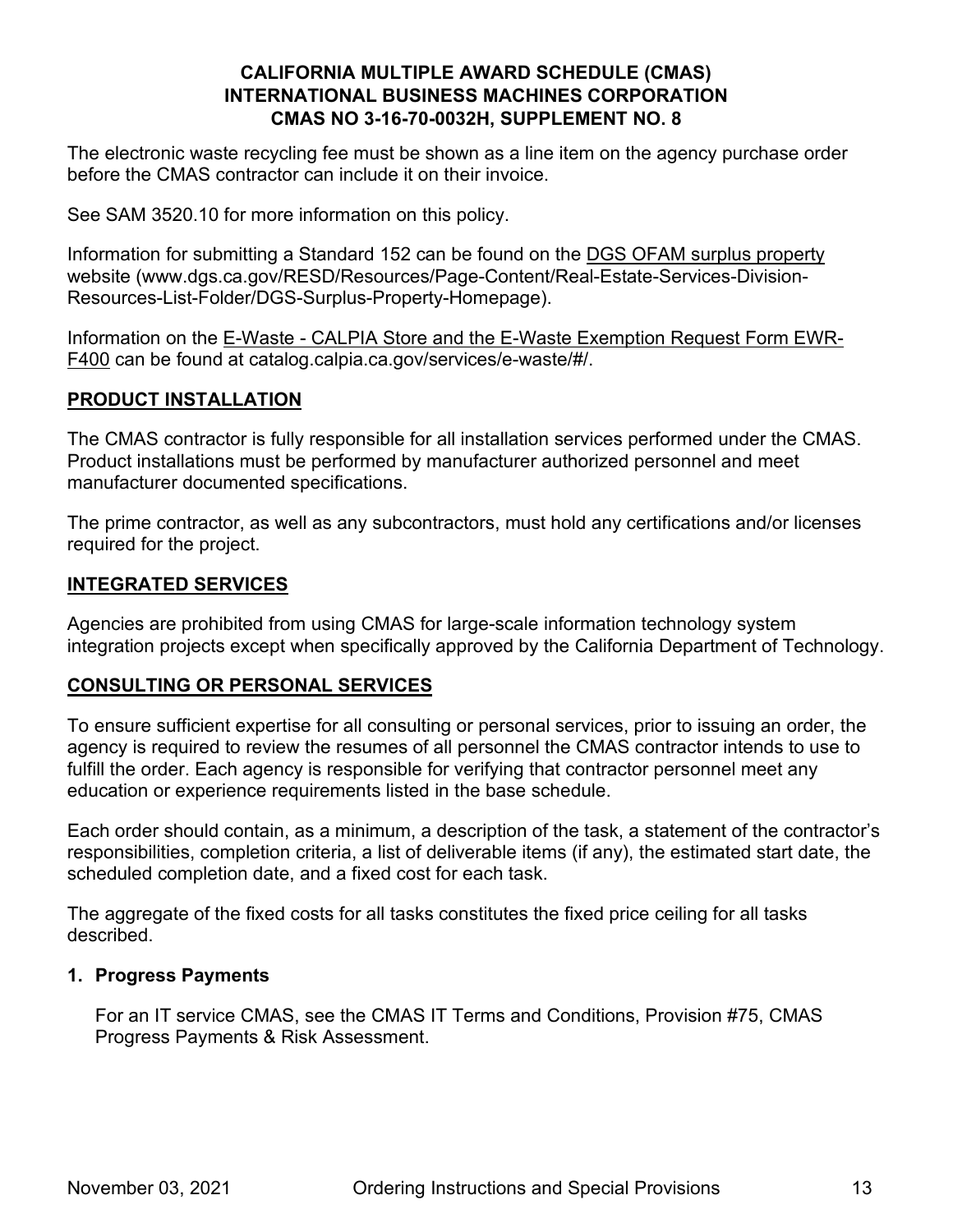# **2. Outsourcing Services**

Careful analysis must be given by State agencies to using contracted personnel rather than using civil service positions within State government.

GC 19130(c) requires that all persons who provide services to the State under conditions that constitute an employment relationship shall, unless exempted by Article VII (Section 4) of the California Constitution, be retained under an appropriate civil service appointment.

Issuing a CMAS purchase order for services to an independent contractor is permissible when any of the following conditions set forth in GC 19130(b) can be met:

- Exempt under Constitution
- New State function and legislative authority
- Service not available: highly specialized or
- Technical
- Incidental to the purchase or lease
- Conflict of interest; need unbiased findings
- Emergency appointment
- Private counsel, with Attorney General approval and Governor's Office, if applicable
- Contractor will provide deliverables that are not feasible for the State to provide
- Training when civil service is not available
- Urgent, temporary, or occasional services when civil service delay would frustrate the purpose (see Option 2)

# **When justified as outlined above, personal services must fall under one of the two following options:**

**Option 1**. CMAS orders for personal services such as project management, independent verification and validation, systems analysis and design, and miscellaneous services are not limited to the number of hours or months per year that a consultant can work if the services contracted for are not available within civil service, cannot be performed satisfactorily by civil service employees, or are of such a highly specialized or technical nature that the necessary expert knowledge, experience, and ability are not available through the civil service system (GC 19130.b (3)).

**Option 2.** CMAS personal services orders for programmers, systems analysts, and technical specialists which are of an urgent, temporary, or occasional nature, such that hiring additional civil service positions is not feasible, are limited to 9 months (1,548 hours) per consultant within a twelve consecutive month period (GC 19130.b (10)/California State Constitution, Article VII, Section 5).

This provision is per agency and is inclusive of orders issued on your behalf by another agency. Contractors must wait three months from CMAS order termination/expiration before submitting the candidate's resume for work at the same agency/department.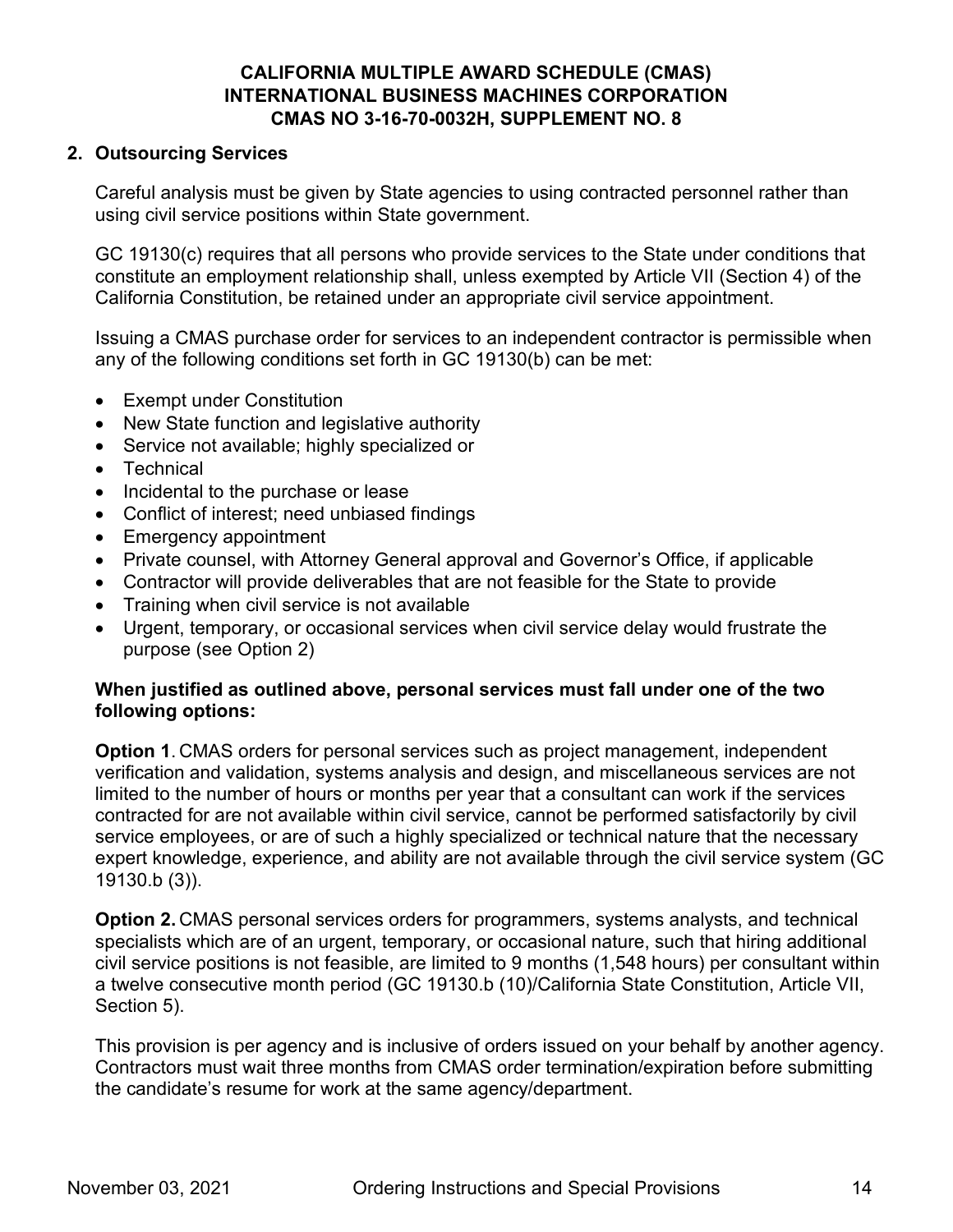For both options above, the contractor may conduct training courses for which appropriately qualified civil service instructors are not available, provided that permanent instructor positions in academies or similar settings shall be filled through civil service appointment (GC 19130.b (9)).

**For each order, the agency must prepare and retain in their file a written justification that includes specific and detailed factual information that demonstrates that the contract meets one or more of the conditions set forth in (GC 19130(b)).** 

# **3. State Personnel Board Requirements**

State Personnel Board approval is required for a purchase order based on cost savings to the State as justification for not using civil service personnel.

# **4. Statement of Work**

A Statement of Work (SOW) must be prepared as applicable for each purchase order. [Information regarding the preparation of a SOW](http://www.dgs.ca.gov/PD/About/Page-Content/PD-Branch-Intro-Accordion-List/Acquisitions/California-Multiple-Award-Schedules) is available at the CMAS website (www.dgs.ca.gov/PD/About/Page-Content/PD-Branch-Intro-Accordion-List/Acquisitions/California-Multiple-Award-Schedules), select "Statement of Work Information", Agencies are strongly encouraged to use this information when developing SOW requirements that will accompany the RFO and the resulting purchase order.

# **5. Follow-on Contracts Are Prohibited**

No person, firm, or subsidiary thereof who has been awarded a purchase order for consulting services, or a purchase order that includes a consulting component, may be awarded a purchase order for the provision of services, delivery of goods or supplies, or any other related action which is required, suggested, or otherwise deemed appropriate as an end product of the purchase order (PCC 10365.5).

Therefore, any consultant who develops a program study or provides formal recommendations is precluded from providing any work recommended in the program study or the formal recommendation.

# **PRODUCTIVE USE REQUIREMENTS**

The customer in-use requirement applies to all procurements of information technology equipment and software, per SCM, Volume 3, Chapter 2, 2.B6.2 and SCM, Volume FISCal, Chapter 2, 2.E3.2.

Each equipment or software component must be in current operation for a paying customer and the paying customer must be external to the contractor's organization (not owned by the contractor and not owning the contractor).

To substantiate compliance with the Productive Use Requirements, the CMAS contractor must provide upon request the name and address of a customer installation and the name and telephone number of a contact person.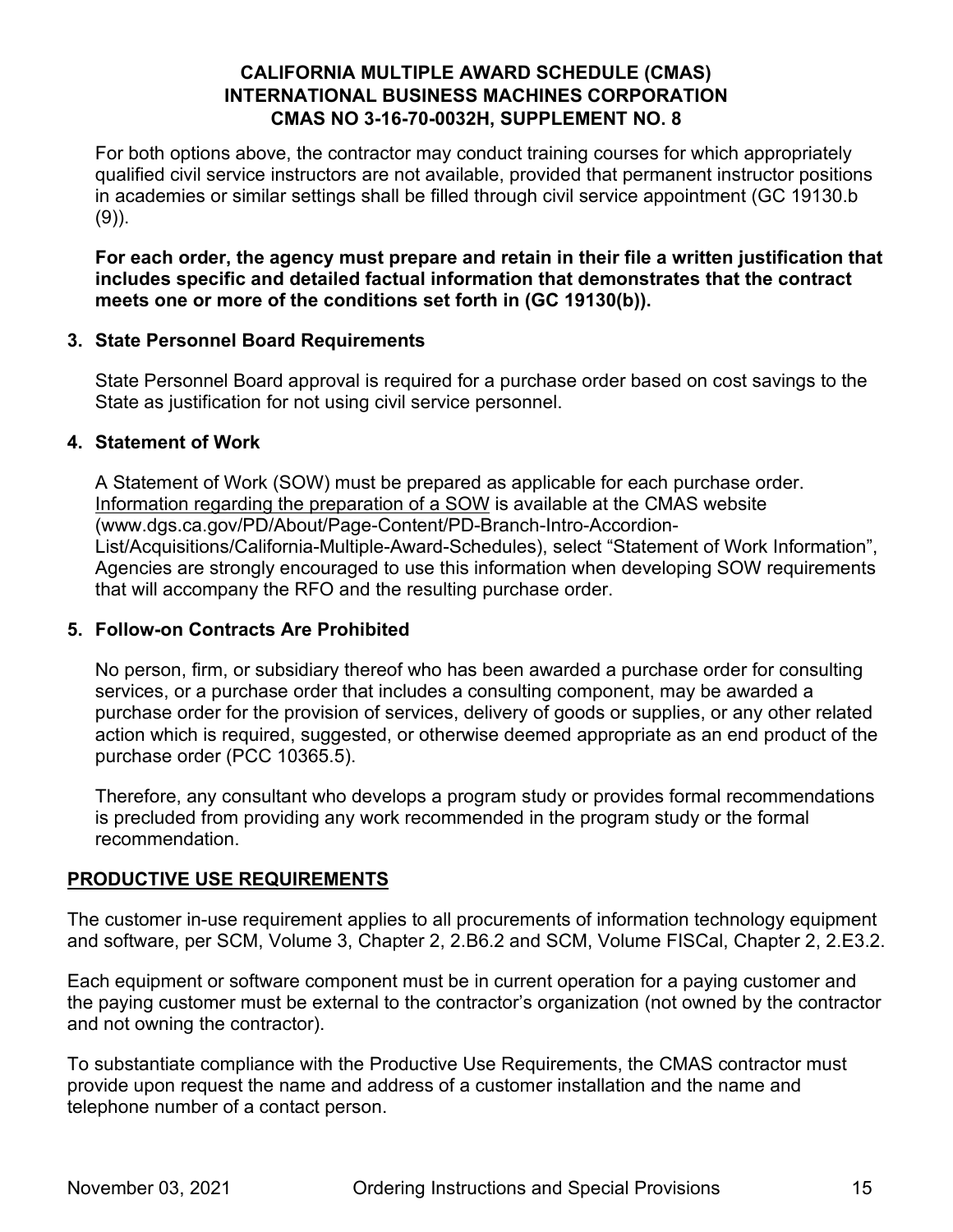The elapsed time such equipment or software must have been in operation is based upon the importance of the equipment or software for system operation and its cost. The following designates product categories and the required period of time for equipment or software operation prior to approval of the replacement item on CMAS.

**Category 1 - Critical Software:** Critical software is software that is required to control the overall operation of a computer system or peripheral equipment. Included in this category are operating systems, data base management systems, language interpreters, assemblers and compilers, communications software, and other essential system software.

| Cost                     | <b>Installation</b> | <b>Final Bid Submission</b> |
|--------------------------|---------------------|-----------------------------|
| More than \$100,000      | 8 months            | 6 months                    |
| \$10,000 up to \$100,000 | 4 months            | 3 months                    |
| Less than \$10,000       | 1 month             | 1 month                     |

**Category 2 - All Information Technology Equipment and Non-Critical Software:** Information technology equipment is defined in SAM 4819.2.

| Cost                     | <b>Installation</b> | <b>Final Bid Submission</b> |
|--------------------------|---------------------|-----------------------------|
| More than \$100,000      | 6 months            | 4 months                    |
| \$10,000 up to \$100,000 | 4 months            | 3 months                    |
| Less than \$10,000       | 1 month             | 1 month                     |

# **NOT SPECIFICALLY PRICED ITEMS**

The only time that open market/incidental, non-schedule items may be included in a CMAS order is when they fall under the parameters of the Not Specifically Priced (NSP) Items provision.

CMAS contractors must be authorized providers of the hardware, software and/or services they offer under the NSP Items provision.

Agency and CMAS contractor use of the NSP provision is subject to the following requirements:

- 1. Purchase orders containing only NSP items are prohibited.
- 2. A purchase order containing NSP items may be issued only if it results in the lowest overall alternative to the State.
- 3. NSP items shall be clearly identified in the order. Any product or service already specifically priced and included in the base schedule may not be identified as an NSP item.
- 4. NSP Installation Services: The CMAS contractor is fully responsible for all installation services performed under the CMAS. Product installations must be performed by manufacturer authorized personnel and meet manufacturer documented specifications. The prime contractor, as well as any subcontractors, must hold any certifications and/or licenses required for the project. The total dollar value of all installation services included in the purchase order cannot exceed the dollar value of the products included in the purchase order, nor can they exceed the NSP Maximum Order Limitation.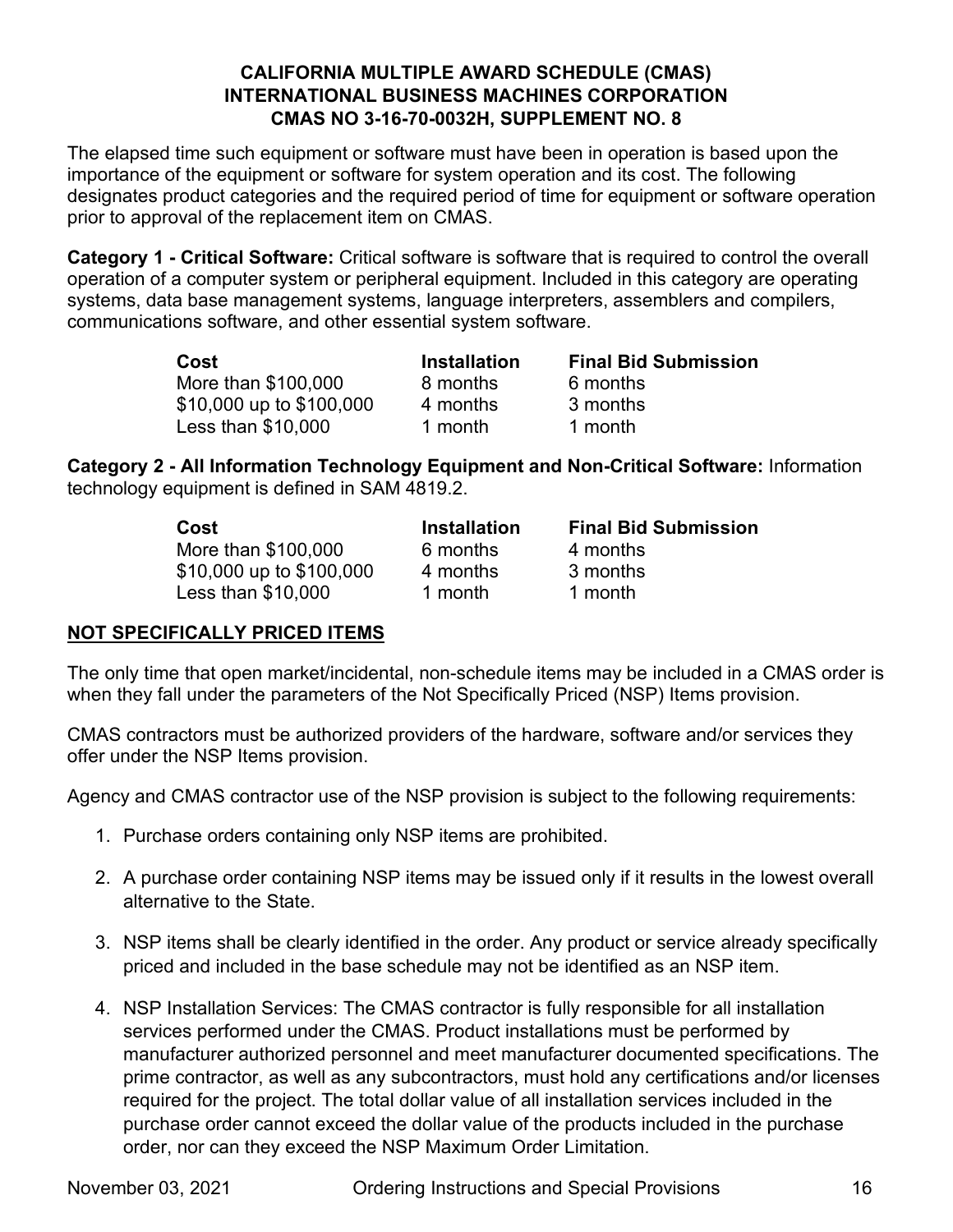- 5. Maximum Order Limitation: For orders \$250,000, or less, the total dollar value of all NSP items included in a purchase order shall not exceed \$5,000. For orders exceeding \$250,000, and at the option of the contractor, the total dollar value of all NSP items in a purchase order shall not exceed 5% of the total cost of the order or \$25,000 whichever is lower.
- 6. An NSP item included in an order issued against a CMAS is subject to all of the terms and conditions set forth in the contract.
- 7. Trade-ins, upgrades, involving the swapping of boards, are permissible, where the contract makes specific provisions for this action. In those instances, where it is permitted, the purchase order must include the replacement item and a notation that the purchase involves the swapping of a board.

The following NSP items **are specifically excluded** from any order issued under this CMAS:

- 1. Items not intended for use in direct support of the priced items included in the same order. An NSP item must be subordinate to the specifically priced item that it is supporting. For example, a cable, which is not otherwise specifically priced in the base schedule, is subordinate to a specifically priced printer or facsimile machine and is eligible to be an NSP item subject to that cable meeting the remaining NSP requirements. However, a printer or facsimile machine, which is not otherwise specifically priced in the base schedule, is not subordinate to a specifically priced cable, and is not eligible to be an NSP item.
- 2. Supply type items, except for the minimum amount necessary to provide initial support to the priced items included in the same order.
- 3. Items that do not meet the Productive Use Requirements for information technology products, per SCM, Volume 3, Chapter 2, 2.B6.2 and SCM, Volume FISCal, Chapter 2, 2.E3.2.
- 4. Any other item or class of items specifically excluded from the scope of this CMAS.
- 5. Public Works components NOT incidental to the total purchase order amount.
- 6. Products or services the CMAS contractor is NOT factory authorized or otherwise certified or trained to provide.
- 7. Follow-on consultant services that were previously recommended or suggested by the same CMAS contractor.

The CMAS contractor is required to reject purchase orders containing NSP items that do not conform to the above requirements. The CMAS contractor will promptly notify the agency issuing the non-conforming order of its non-acceptance and the reasons for its non-acceptance.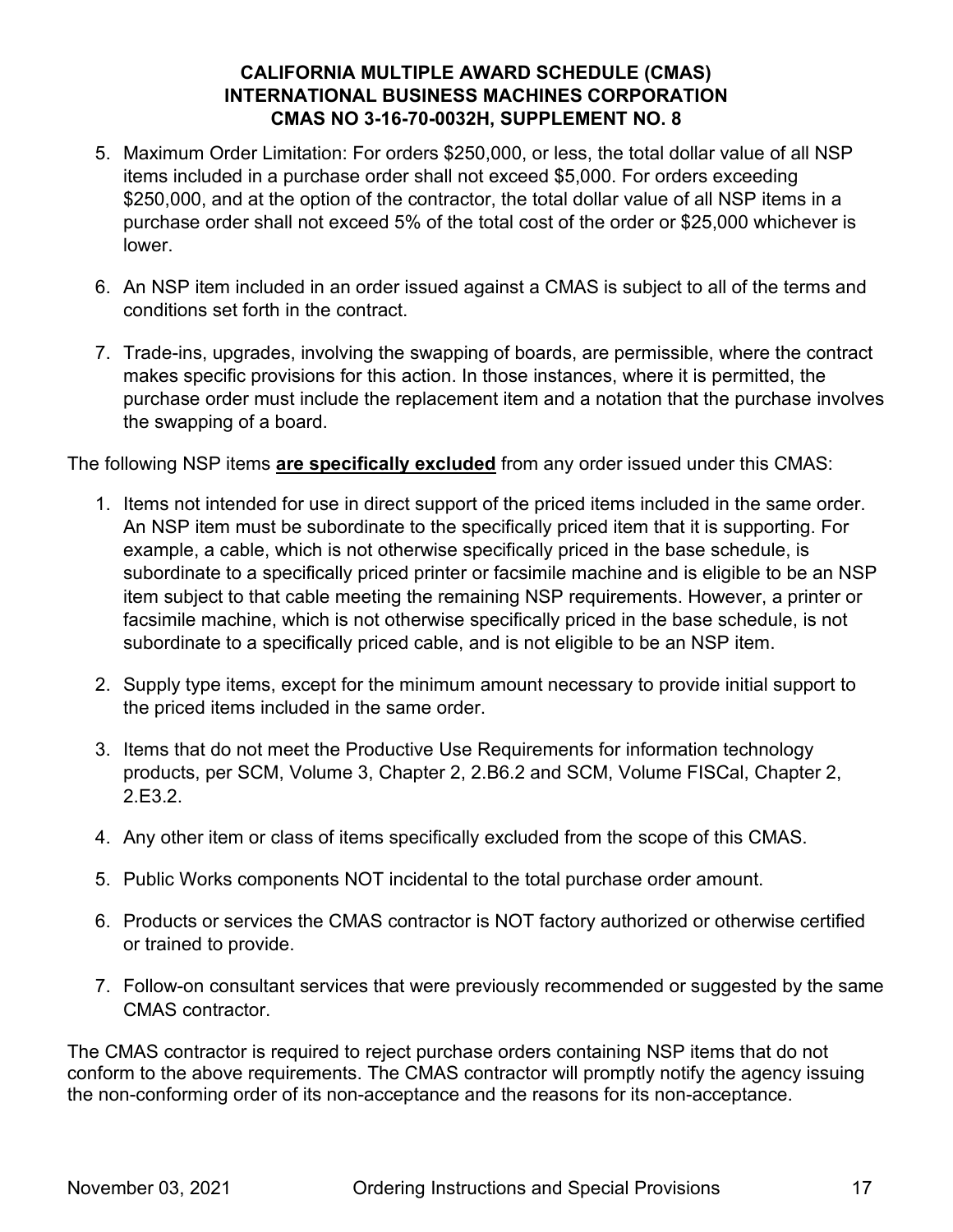# **STATE AND LOCAL GOVERNMENTS CAN USE CMAS**

State and local government agency use of CMAS is optional. A local government is any city, county, city and county, district, or other local governmental body or corporation, including Universities of California, California State Universities, K-12 schools, and community colleges empowered to expend public funds. While the State makes this CMAS available, each local government agency should make its own determination whether the CMAS program is consistent with its procurement policies and regulations.

PCC 10298 allows any city, county, city and county, district, or other local governmental body or corporation empowered to expend public funds to contract with suppliers awarded CMAS without further competitive bidding.

See complete [PCC 10298](https://leginfo.legislature.ca.gov/faces/codes_displaySection.xhtml?lawCode=PCC§ionNum=10298) language at (leginfo.legislature.ca.gov/faces/codes\_displaySection.xhtml?lawCode=PCC&sectionNum=10298).

PCC 10299 allows any school district empowered to expend public funds to utilize CMAS without further competitive bidding.

See complete [PCC 10299](https://leginfo.legislature.ca.gov/faces/codes_displaySection.xhtml?lawCode=PCC§ionNum=10299) language at (leginfo.legislature.ca.gov/faces/codes\_displaySection.xhtml?lawCode=PCC&sectionNum=10299).

# **UPDATES AND/OR CHANGES**

A CMAS supplement is not required for updates and/or changes once the update and/or change becomes effective for the base schedule, except as follows:

- A CMAS supplement is required when the CMAS is based on specific products and/or services from another contractor's multiple award contract and the contractor wants to add a new manufacturer's products and/or services.
- A CMAS supplement is required for new federal contract terms and conditions that constitute a material difference from existing contract terms and conditions. A material change has a potentially significant effect on the delivery, quantity or quality of items provided, the amount paid to the contractor or on the cost to the State.

# **SELF-DELETING BASE SCHEDULE TERMS AND CONDITIONS**

Instructions, or terms and conditions that appear in the Special Items or other provisions of the base schedule and apply to the purchase, license, or rental (as applicable) of products or services by the US Government in the United States, and/or to any overseas location shall be self-deleting. (Example: "Examinations of Records" provision).

Federal regulations and standards, such as Federal Acquisition Regulation, Federal Information Resources Management Regulation, Federal Information Processing Standards, General Services Administration Regulation, or Federal Installment Payment Agreement shall be self-deleting. Federal blanket orders and small order procedures are not applicable.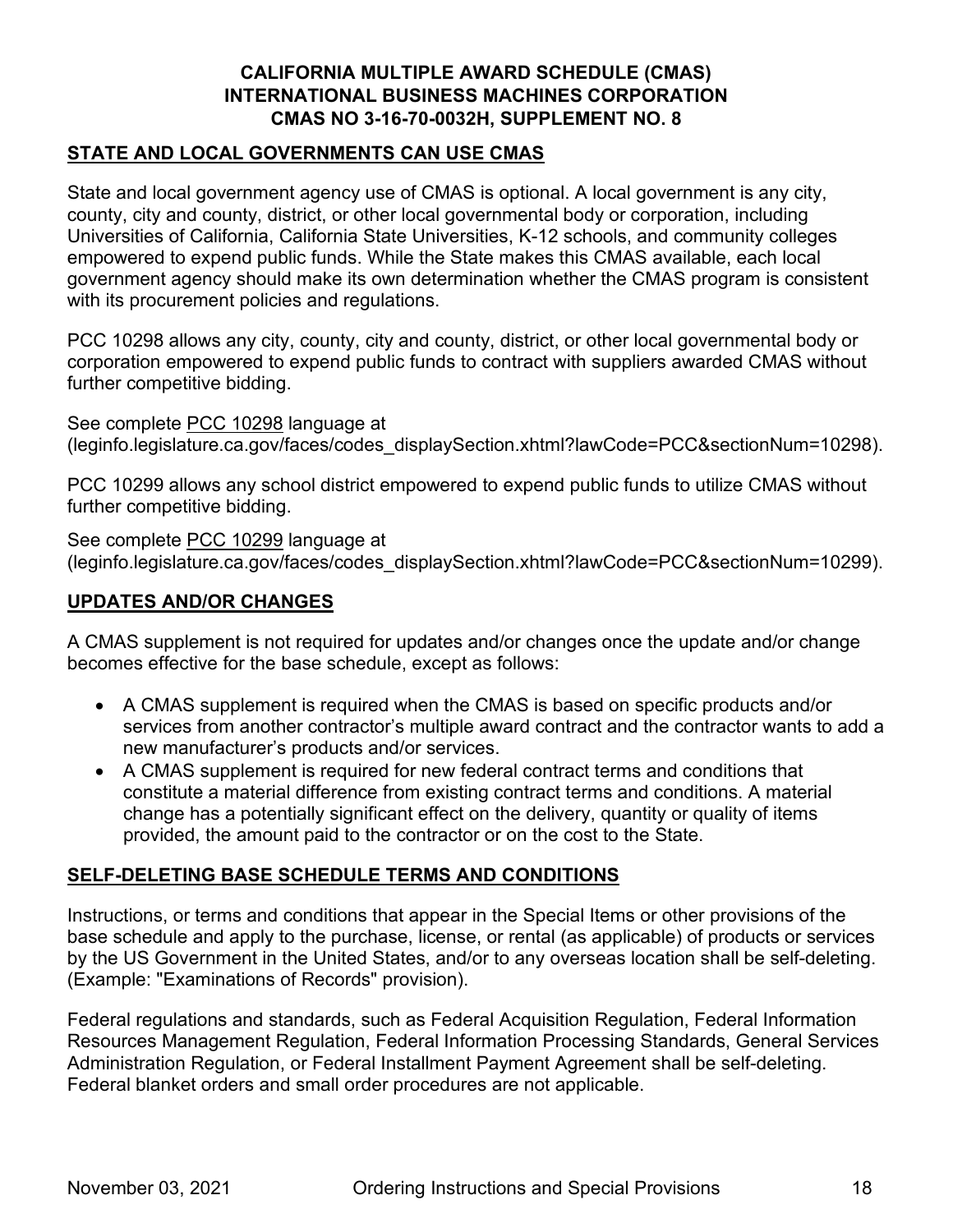# **ORDER OF PRECEDENCE**

The CMAS Terms and Conditions takes precedence if there is a conflict between the terms and conditions of the contractor's base schedule, packaging, invoices, catalogs, brochures, technical data sheets or other documents (see CMAS Terms and Conditions, CONFLICT OF TERMS).

# **APPLICABLE CODES, POLICIES AND GUIDELINES**

All California codes, policies, and guidelines are applicable. The use of CMAS does not reduce or relieve state agencies of their responsibility to meet statewide requirements regarding contracting or the procurement of goods or services. Most procurement and contract codes, policies, and guidelines are incorporated into CMAS agreements. Nonetheless, there is no guarantee that *every* possible requirement that pertains to all the different and unique State processes has been included.

# **PAYMENTS AND INVOICES**

# **1. Payment Terms**

Payment terms for this CMAS are net 45 days.

Payment will be made in accordance with the provisions of the California Prompt Payment Act, GC 927. Unless expressly exempted by statute, the Act requires State agencies to pay properly submitted, undisputed invoices not more than 45 days after (1) the date of acceptance of goods or performance of services; or (2) receipt of an undisputed invoice, whichever is later.

# **2. Payee Data Record (Standard 204)**

State Agencies not transacting in FISCal, must obtain a copy of the Payee Data Record (Standard 204) in order to process payments. State Ordering Agencies must forward a copy of the Standard 204 to their accounting offices. Without the Standard 204, payment may be unnecessarily delayed. State Agencies should contact the CMAS contractor for copies of the Payee Data Record.

# **3. DGS Administrative and Incentive Fees**

#### *Orders from State Agencies:*

DGS will bill each State agency directly an administrative fee for use of CMAS. The administrative fee should NOT be included in the order total or remitted before an invoice is received from DGS. This administrative fee is waived for CMAS purchase orders issued to California certified small businesses.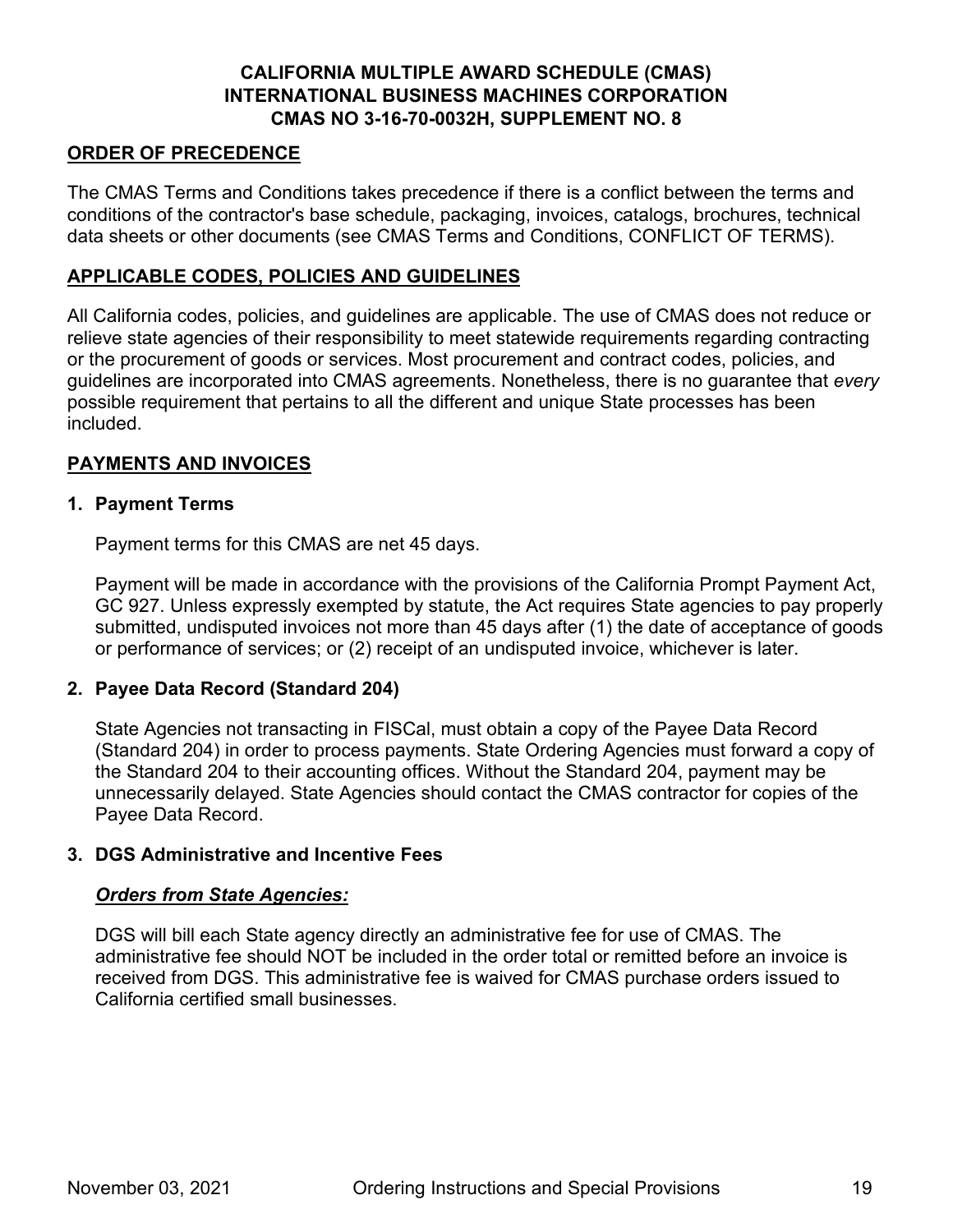# *Orders from Local Government Agencies:*

CMAS contractors, who are not California certified small businesses, are required to remit to DGS an incentive fee equal to a percentage of the total of all local government agency orders (excluding sales tax and shipping) placed against their CMAS.

The incentive fee is waived for CMAS purchase orders issued to California certified small businesses.

#### **4. Contractor Invoices**

Unless otherwise stipulated, the CMAS contractor must send their invoices to the agency address set forth in the purchase order. Invoices shall be submitted in triplicate and shall include the following:

- CMAS number
- Agency purchase order number
- Agency Bill Code (State Only)
- Line item number
- Unit price
- Extended line item price
- Invoice total

State sales tax and/or use tax shall be itemized separately and added to each invoice as applicable.

The company name on the CMAS, purchase order and invoice must match or the State Controller's Office will not approve payment.

#### **5. Advance Payments**

Advance payment is allowed for services only under limited, narrowly defined circumstances, i.e., between specific departments and certain types of non-profit organizations, or when paying another government agency (GC 11256 through 11263 and 11019).

It is NOT acceptable to pay in advance, except software maintenance and license fees, which are considered a subscription and may be paid in advance if a provision addressing payment in advance is included in the purchase order.

Software warranty upgrades and extensions may also be paid for in advance, one time.

#### **6. Credit Card**

The CMAS contractor accepts the State of California credit card (CAL-Card).

A purchase order is required even when the ordering department chooses to pay the CMAS contractor via the CAL-Card.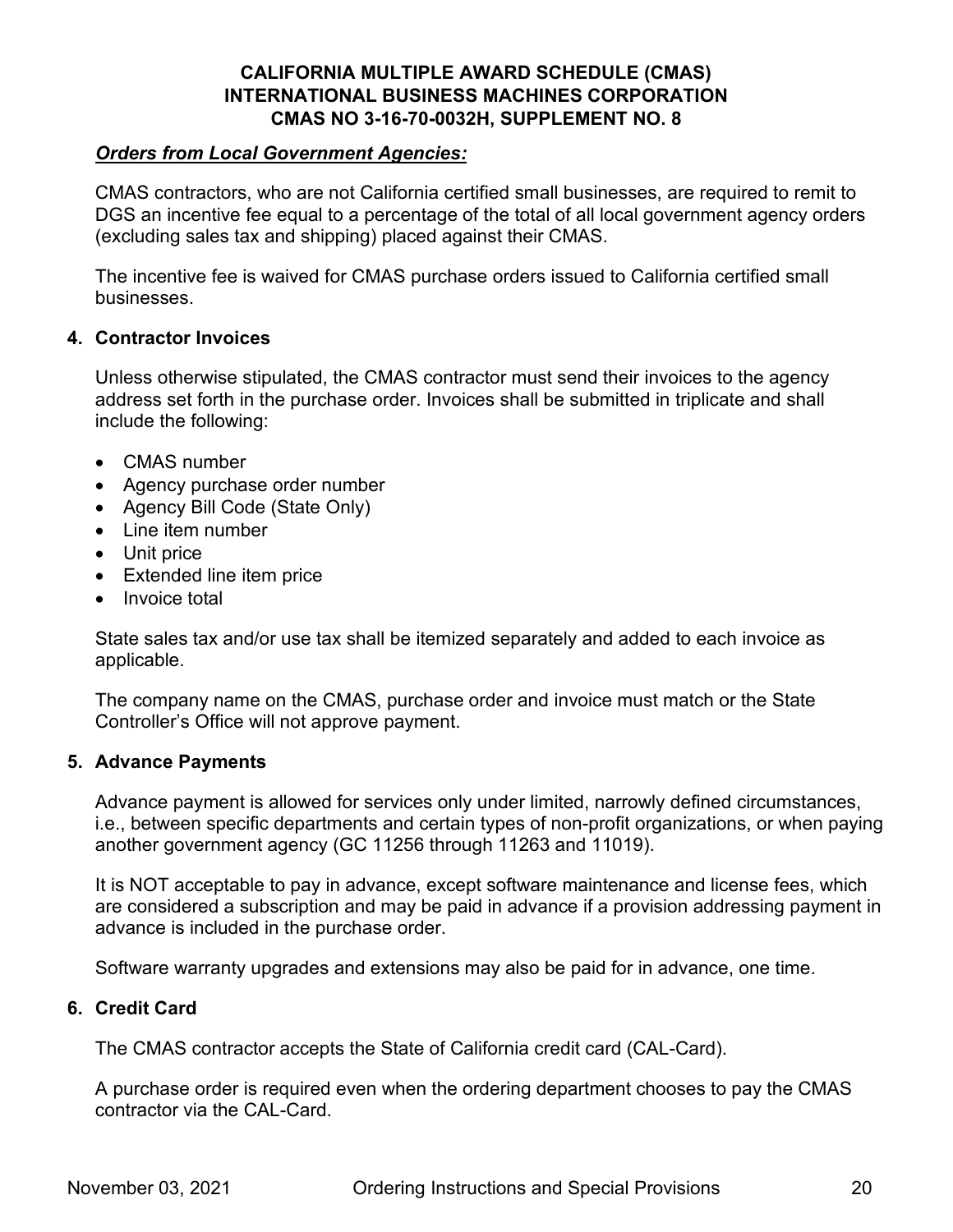# **7. Leasing/Financing**

California State Agencies are required to utilize the [Golden State Financial Marketplace \(GS](https://www.dgs.ca.gov/PD/Resources/Page-Content/Procurement-Division-Resources-List-Folder/GS-$Mart-Frequently-Asked-Questions?search=GS%20SMART)  [SMart\)](https://www.dgs.ca.gov/PD/Resources/Page-Content/Procurement-Division-Resources-List-Folder/GS-$Mart-Frequently-Asked-Questions?search=GS%20SMART) program for all financing and leasing needs. California Local Government Agencies (counties, cities, K-12 school districts, community colleges, California State Universities, Universities of California, etc.) may utilize the GS SMart program for financing and leasing according to PCC [14937.](https://leginfo.legislature.ca.gov/faces/codes_displaySection.xhtml?lawCode=GOV§ionNum=14937.) The minimum dollar amount for Local Government Agency financing and leasing is \$100,000.

# **8. Lease/Purchase Analysis**

State agencies must complete a Lease/Purchase Analysis (LPA) to determine best value when contemplating a lease/rental and retain a copy for future audit purposes (SAM 3710).

For short-term rental equipment, the lease/purchase analysis must be approved by DGS Office of legal Services.

The lease/purchase analysis for all other purchases must be approved by the Department of General Services, GS SMart State Financial Marketplace. Buyers may contact the GS SMart Administrator, [Kris](mailto:patrick.mullen@dgs.ca.gov) Bianchini via e-mail at [kristopher.bianchini@dgs.ca.gov](mailto:kristopher.bianchini@dgs.ca.gov) for further information.

#### **9. Leasing**

The State reserves the right to select the form of payment for all procurements, be it either an outright purchase with payment rendered directly by the State, or a financing/lease-purchase or operating lease via the State Financial Marketplace (GS SMart and/or Lease SMart). If payment is via the financial marketplace, the Supplier will invoice the State and the State will approve the invoice and the selected Lender/Lessor for all product listed on the State's procurement document will pay the supplier on behalf of the State.

Buyers may contact the GS SMart Administrator, [Kris](mailto:patrick.mullen@dgs.ca.gov) Bianchini via e-mail at [kristopher.bianchini@dgs.ca.gov](mailto:kristopher.bianchini@dgs.ca.gov) for further information.

#### **10.Maintenance Tax**

The California Department of Tax and Fee Administration has ruled that in accordance with Section 1546 of the Sales and Use Tax Regulations of the Business Taxes Law Guide, whenever optional maintenance contracts include consumable supplies, such supplies are subject to sales tax.

Generally, the State has two options:

1. For agreements that provide for only maintenance services (i.e., the furnishing of labor and parts necessary to maintain equipment), the charges for the provision of maintenance services are not taxable.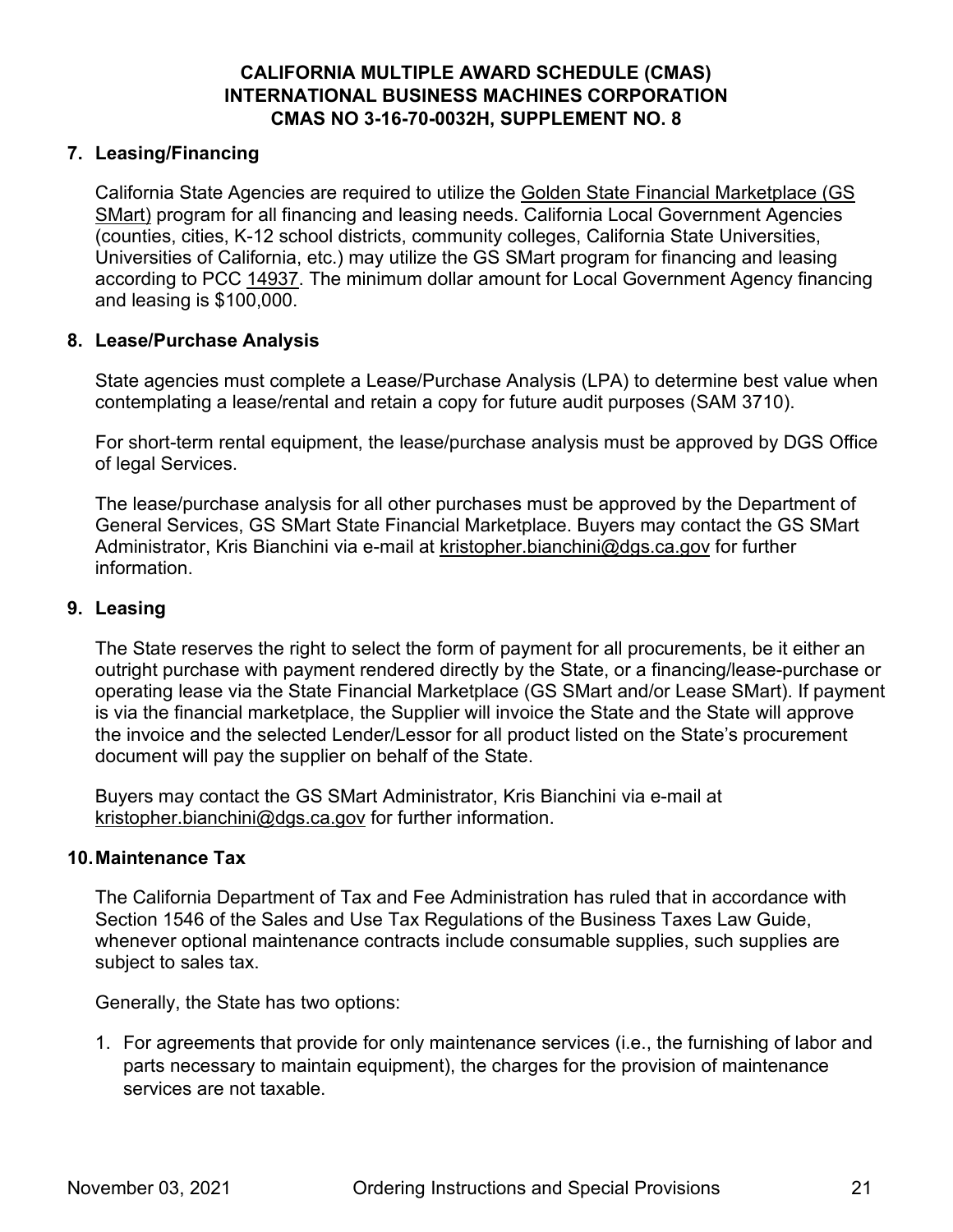2. For agreements that provide for both maintenance services and consumable supply items (i.e., toner, developer, and staples, for example), the provision of the consumable supplies is considered a taxable sale of tangible personal property. Therefore, State agencies awarding optional maintenance contracts are responsible for paying the applicable sales tax on the consumable supplies used during the performance period of the maintenance contract.

The Contractor will be required to itemize the taxable consumables for State accounting purposes.

# **OBTAINING COPY OF ORIGINAL CMAS AND SUPPLEMENTS**

A copy of a CMAS and supplements, if any, can be obtained at [Cal eProcure](https://caleprocure.ca.gov/) (caleprocure.ca.gov). A complete CMAS consists of the following:

- CMAS cover pages (which includes the signature page, ordering instructions and special provisions, and any attachments or exhibits as prepared by the CMAS Unit)
- CMAS Terms and Conditions.
- Base schedule terms and conditions
- Product/service listing and prices
- Supplements, if applicable.

It is important for the agency to confirm that the required products, services, and prices are included in the CMAS and are at or below base schedule rates. To streamline substantiation that the needed items are in the base schedule, the agencies should ask the CMAS contractor to identify the specific pages from the base schedule that include the required products, services, and prices. Agencies should save these pages for their file documentation.

# **CONTRACTORS ACTING AS FISCAL AGENTS ARE PROHIBITED**

When a subcontractor ultimately provides all of the products or performs all of the services that a CMAS contractor has agreed to provide, and the prime contractor only handles the invoicing of expenditures, then the prime contractor's role becomes that of a fiscal agent because it is merely administrative in nature and does not provide a Commercially Useful Function. It is unacceptable to use fiscal agents in this manner because the agency is paying unnecessary administrative costs.

# **AGENCY RESPONSIBILITY**

Each agency is responsible for its own contracting program and purchasing decisions, including use of the CMAS program and associated outcomes.

This responsibility includes, but is not necessarily limited to, ensuring the necessity of the services, securing appropriate funding, complying with laws and policies, preparing the purchase order in a manner that safeguards the State's interests, obtaining required approvals, and documenting compliance with GC 19130.b (3) for outsourcing services.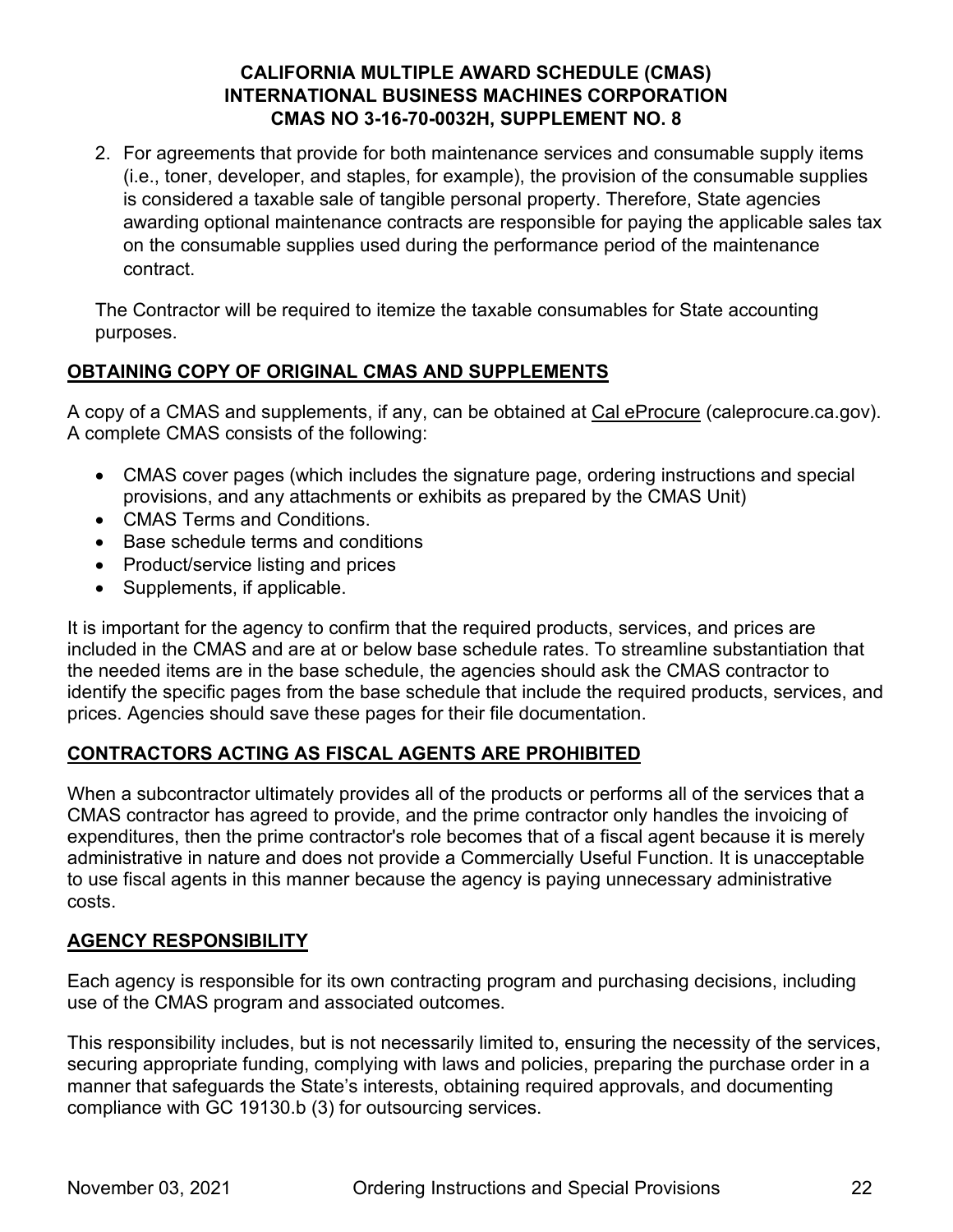It is the responsibility of each agency to consult as applicable with their legal staff and contracting offices for advice depending upon the scope or complexity of the purchase order.

If you do not have legal services available to you within your agency, DGS Office of Legal Services is available to provide services.

# **CONFLICT OF INTEREST**

Agencies must evaluate the proposed purchase order to determine if there are any potential conflict of interest issues. See the CMAS Terms and Conditions, Conflict of Interest, for more information.

# **FEDERAL DEBARMENT**

When federal funds are being expended, the agency is required to obtain (retain in file) a signed "Federal Debarment" certification from the CMAS contractor before the purchase order is issued.

This certification is required by the regulations implementing Executive Order 12549, Debarment and Suspension, 29 CFR Part 98, Section 98.510, Participants; responsibilities. The regulations were published as Part VII of the May 26, 1988 Federal Register (pages 19160-19211).

# **CONTRACTOR TRAVEL**

Travel costs are not included in the contractor's awarded hourly rates. If a subsequent user agency purchase allows for travel costs, reimbursement for contractor's personnel for travel, per diem, lodging, meals and incidentals shall not exceed State rates current at the time of purchase as defined in the California Department of Human Resources Rules 599.615 to 599.635 (www.calhr.ca.gov/employees/Pages/travel-reimbursements.aspx). Travel costs allowed by the user agency shall be itemized separately on the user agency purchase contract.

# **LIQUIDATED DAMAGES FOR LATE DELIVERY**

The value of the liquidated damages cannot be a penalty, must be mutually agreed upon by agency and contractor and included in the purchase order to be applicable.

# **ACCEPTANCE TESTING CRITERIA**

If the agency wants to include acceptance testing for all newly installed technology systems, and individual equipment, and machines which are added or field modified (modification of a machine from one model to another) after a successful performance period, the test criteria must be included in the purchase order to be applicable.

# **AMERICANS WITH DISABILITY ACT**

To view the [DGS Accessibility Policy,](http://www.dgs.ca.gov/Configuration/Footer-Utility-Links/Accessibility/Accessibility) please visit www.dgs.ca.gov/Configuration/Footer-Utility-Links/Accessibility/Accessibility.